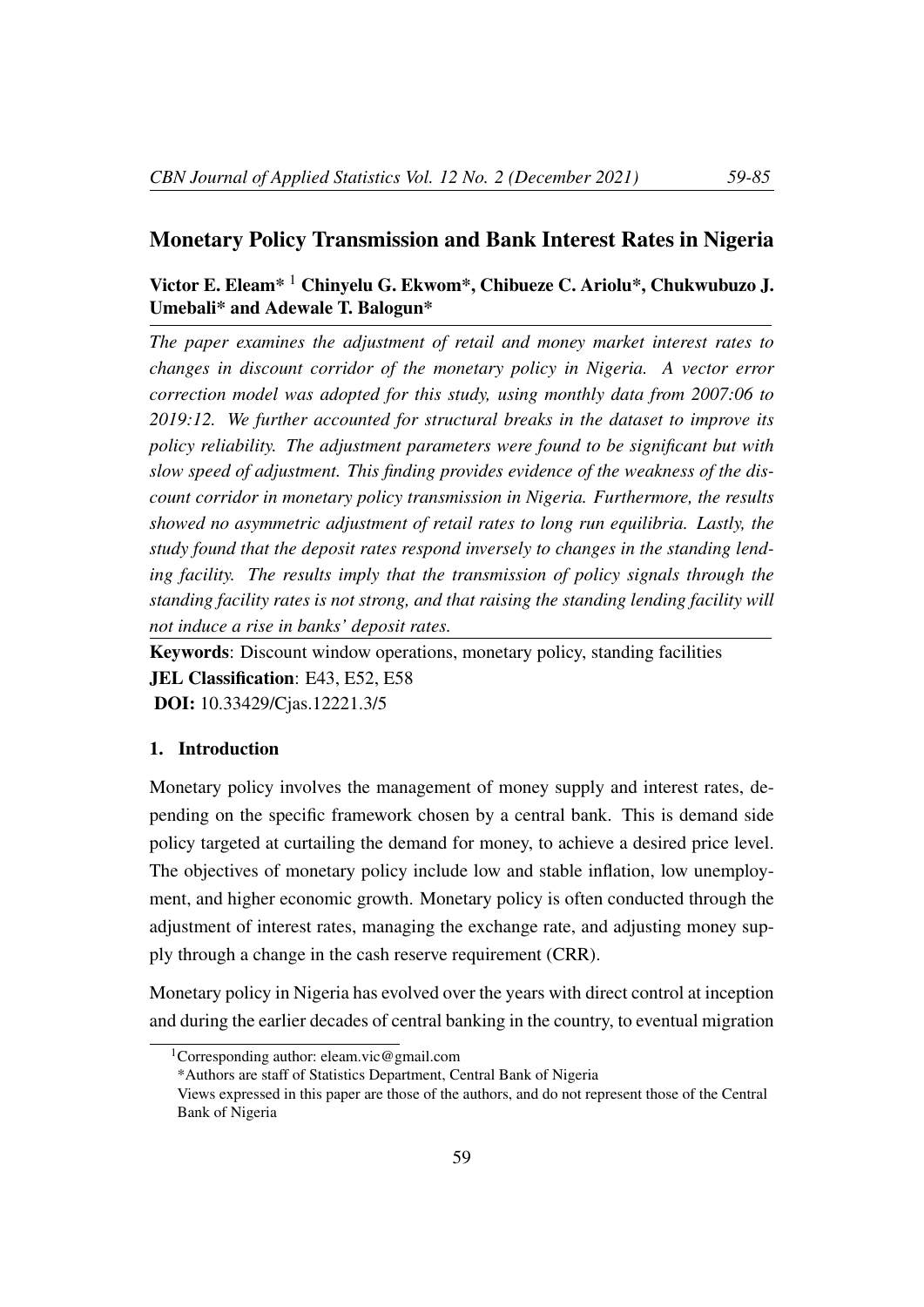to indirect system (Ikhide, 1998). With the adoption of a market-based monetary policy mechanism in 1993, these policy objectives have been largely pursued using the open market operations supported by several indirect instruments including the discount operations and the CRR.

The discount window is an important monetary policy instrument for reserve adjustment and monetary control procedures. Through the window, the central bank allows counterparties – commercial banks and other qualified depository institutions – to deposit and borrow funds to ameliorate temporary liquidity surpluses and shortages, respectively. Deposits and lending at the window are implemented through the reserve accounts that banks maintain at the central bank. The discount window operating framework functions as a safety valve in relieving pressures in the reserves market. By extending credit, the central bank relieves liquidity stress on a bank and in the banking system, while accepting deposits helps to firm up the system in times of liquidity overhang.

In Nigeria (and many climes such as the eurozone), the discount window is known as the Standing Facilities. The counterparties utilize the facilities to increase the amount of reserves for overnight settlements using the standing lending facility (SLF). Conversely, excess funds can be deposited with the central bank using the standing deposit facility (SDF). The rates for these two facilities signal the monetary authority's outlook for commercial interest rates and set the upper and lower limits for interest rates on the short end of the domestic money market, thereby helping to ensure stability in the market.

There are, however, concerns about the nature of the transmission of monetary policy to the money market and retail markets rates, leading to several changes over the years by the Central Bank of Nigeria to improve the transmission mechanism of monetary policy. One of such changes was the migration from minimum rediscount rate (MRR) to monetary policy rate (MPR) framework in 2006, and the subsequent adaptation of discount window corridor. The migration became necessary as the effectiveness of the MRR was called to question. Liquidity overhang, oligopolistic banking sector that created volatility in bank interest rates, and fiscal dominance, which crowded out private sector borrowing, shielded interest rates from receiving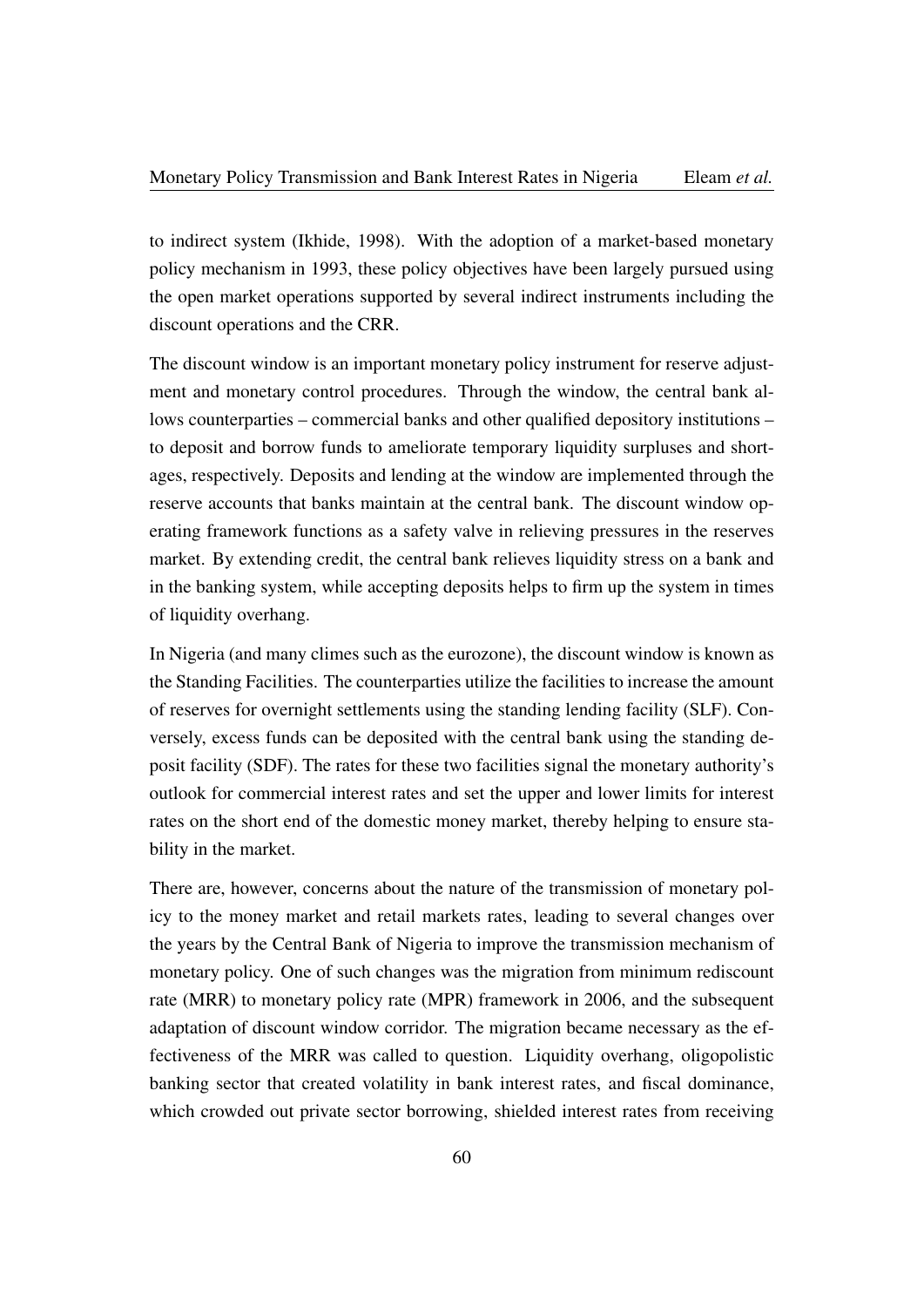the nudge in the direction envisaged by changes in MRR. The new framework was operated as an anchor against which movements of market interest rates are benchmarked and controlled and was meant to calm the interest rate volatility and drive credit towards the private sector. Apprehensions concerning transmission are not peculiar to Nigeria, as the efficacy of monetary policy pass-through is a matter of concern across several developing countries (Mishra, *et al.* 2014; Mishra & Montiel, 2012).

Furthermore, the rationale for the discount window operations has come under scrutiny as some analysts wonder if it is necessary for the apex bank to provide banks with liquidity through discount window corridor. They allude to possible shortcomings that include the possibility of undermining the central bank's control over the monetary base, the risk of possible abuse of the policy tool, and the belief that its effectiveness is diminished by stigma – unwillingness of banks to access the window because they may be perceived as being in precarious financial condition (Carlson & Rose, 2017; Ennis & Price, 2020; Kaufman, 1992; Schwartz, 1992). Others, on the other hand, believe that the discount window is useful as it helps to dampen excessive seasonal fluctuations in interest rates and encourage the buoyancy of bank lending by offering a flexible source of liquidity. Additionally, they argue that discount window operations can sufficiently reduce panic that may arise in the banking system by limiting a surge in portfolio risk and drying up of bank liquidity that characterize periods of high lending, or in times when unpredictable upsurge in deposit withdrawals pose a threat to banking system liquidity (Carlson & Rose, 2017; Ennis & Klee, 2021; Diamond & Dybvig, 1983).

Most studies on monetary policy transmission make use of minimum rediscount rate (MRR) and/or monetary policy rate (MPR), money supply, and credit to the economy in the analysis of interest rate pass-through in Nigeria (Kelilume, 2014; Mordi, Adebiyi & Omotosho, 2019; Okaro, 2011; Sanusi, 2010). Yet, an important complementary monetary policy tool that has grossly been under-studied, is the role of the discount window operations in the analysis of the transmission of monetary policy to bank interest rates. Motivated by the need to fill this gap, this paper intends to re-examine the evidence on monetary policy transmission to bank interest rates in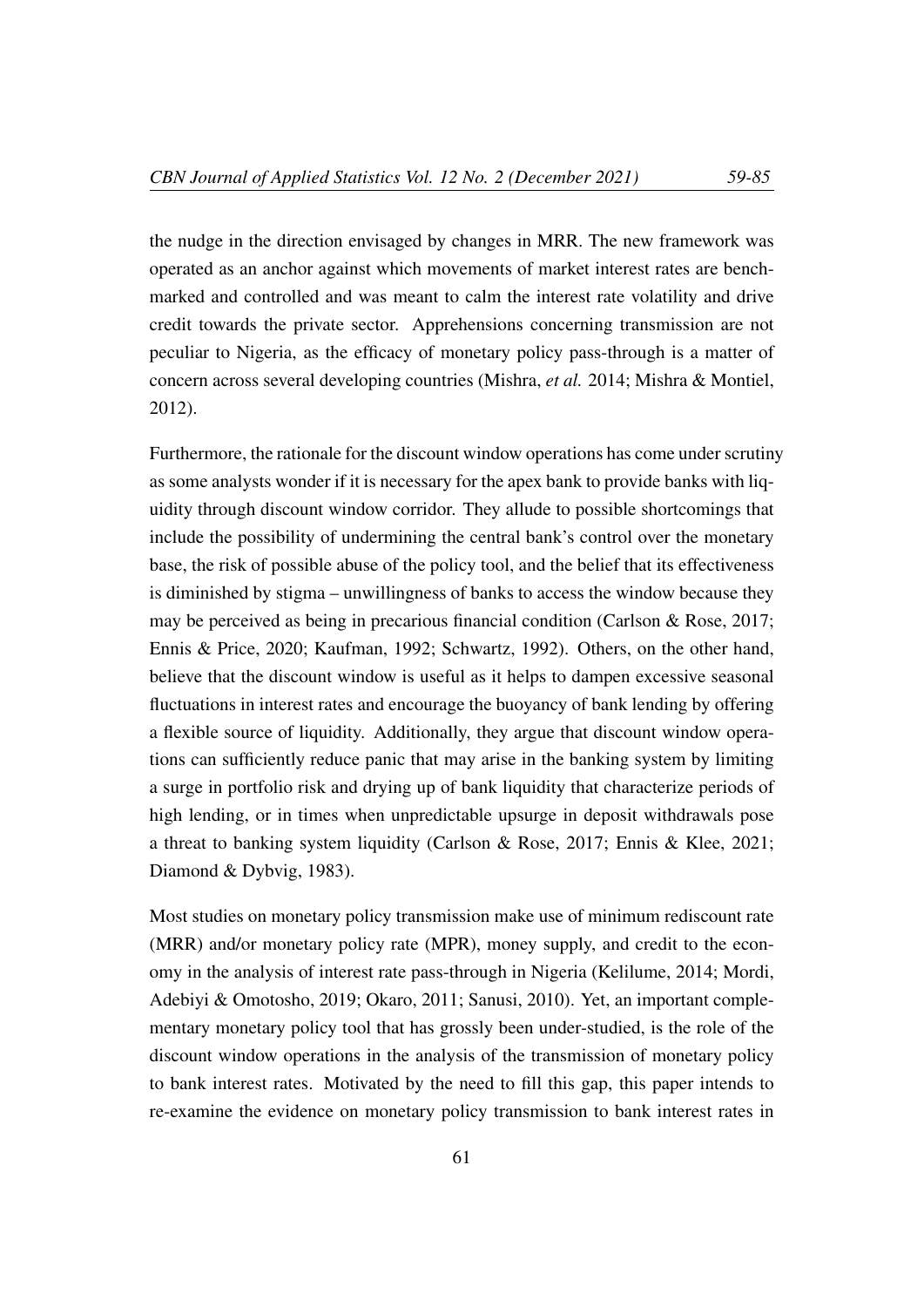Nigeria using the discount window corridor. In other words, the paper seeks to provide further evidence on monetary policy transmission in Nigeria by investigating how the SDF and SLF transmit to retail interest rates in the economy.

The rest of the paper is organized as follows: Section 2 follows the introduction and discusses the literature review; Section 3 outlines the data sources and methodology; Section 4 presents and discusses the results; while section 5 concludes and presents policy recommendations.

#### 2. Literature Review

## 2.1 Theoretical Literature

Monetary policy is a demand side policy intended to impact aggregate demand. Various theories in the monetary economics literature highlight the transmission mechanism of monetary policy to the real economy. These include the interest rate passthrough theory, the credit channel mechanism as well as other theories that highlight other asset price channels.

An interesting starting point for the review of the transmission mechanism of monetary policy is the interest rate theory. This gained more importance with the Keynesian ISLM model (Mishkin, 1996) wherein the impact of monetary expansion on aggregate demand and output is seen to work through a low interest rate channel, which raises investment levels of firms and in turn results in higher aggregate demand and output. Monetary policy anchored on this theory holds that interest rate is the link between money supply and output growth. However, such a view exposes monetary policy to certain limitations such as the liquidity trap, which negates monetary policy. This limitation became obvious even to Keynes himself as well as the modern monetary economists who subsequently rejected it (Jhingan, 2003). Their alternate view became known as the portfolio adjustment process.

The modern portfolio adjustment view of monetary policy transmission contends that central bank actions such as open market operations, will ultimately increase aggregate demand and expand output through the substitution and wealth effects. Regarding the substitution effect, if a central bank's purchase of securities result in excess cash balances in the hands of the public, they will progressively re-adjust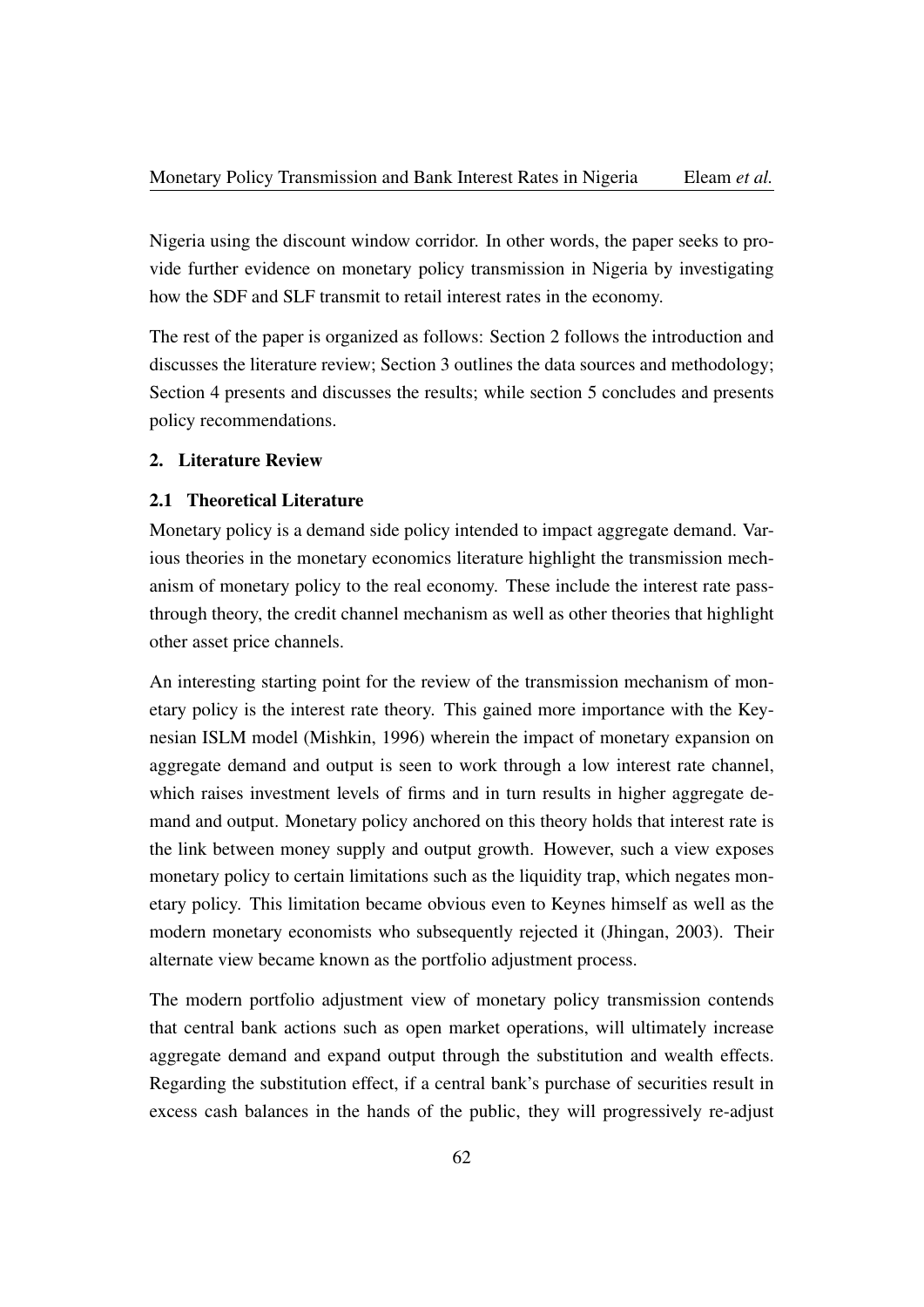the proportions of their asset portfolio by substituting the excess balances for other assets whose prices are yet to rise due to increased demand. This chain of portfolio readjustments will ultimately impact economic activities by bringing about increases in the output of capital goods (Jhingan, 2003).

The agency cost or the credit rationing theory by Stiglitz  $\&$  Weiss (1981) implies that interest rates may not always function as efficient allocator of credits. This obtains in the face of information asymmetries in financial markets and leads to credit rationing even if interest rates were liberalized by policy. In essence, banks would rather ration credit to borrowers instead of pricing them strictly against the signals of monetary policy when it is too costly to get information about borrowers for loan administration or monitoring. When this happens, it is implied that the transmission of monetary policy impulse will be truncated. For a developing financial market like Nigeria, where identity management is in its infancy, such a theory may come close to predicting the prudential behavior of banks in lending to scarcely identifiable borrowers.

In the same class of price stickiness theories of bank loan market, the switching cost theory juxtaposes rational behavior of lenders and borrowers, to explain why interest rates respond to policy rate changes in an inelastic manner. In summary, the theory holds that a rational lender will, in order to cover the cost of acquiring less risky borrowers, impose an up-front fee devised to keep the borrowers from switching to the competitor. This fee, which is a cost to borrowers, is added to other 'search' costs to make the option of switching to alternative loan suppliers less attractive to borrowers. Therefore, to the extent that switching costs make loan demand less elastic to interest rate changes, monetary policy will be less direct in influencing aggregate variables (Klemperer, 1987, cited in Lowe & Rohling, 1992).

The risk sharing theory further explores price stickiness by considering the often realistic and observable risk aversion of some borrowers. This risk aversion influences their preference for more stable interest rate regimes and, to accommodate this preference, banks price loans less than the marginal cost of funds while making up with a higher average rate than obtainable with risk neutral borrowers.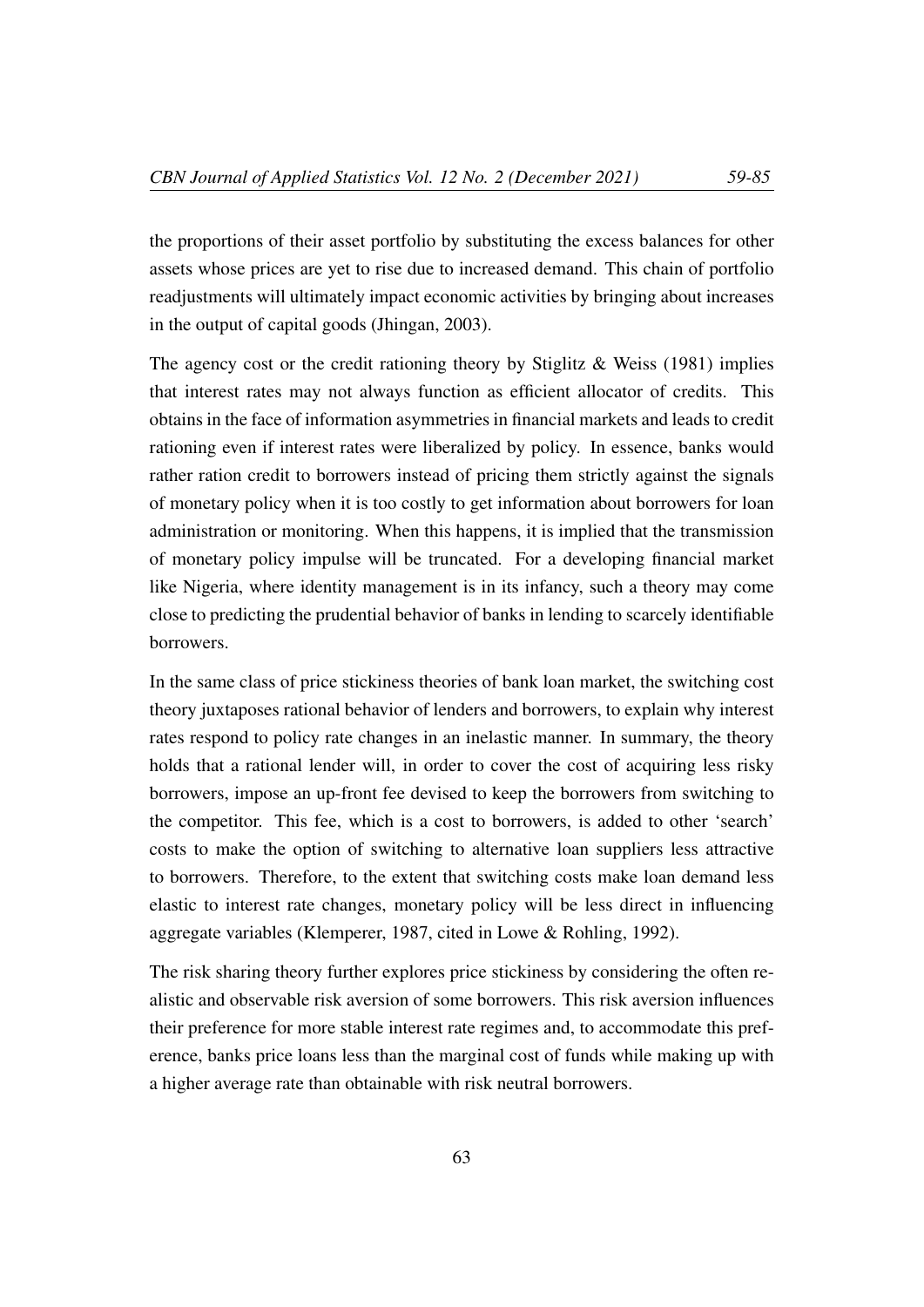All the above interest rate transmission theories based on the price stickiness hypothesis hold varying degrees of usefulness in explaining the transmission inertia documented in literature. Yet, each must be judged alongside the prevailing economic structure of the specific monetary authority. Such aspects as the level of competition in the banking sector, level of financial system development or even the extent of the central bank's pursuit of secondary objectives such as economic development and promotion of protected sectors as in Nigeria could influence the transmission mechanism of monetary policy.

## 2.2 Empirical Literature

Bassey, *et al.* (2018), established the existence of long-run relationship of the monetary policy instruments (open market operations (OMO) and CRR) with the MPR, and argued that the MPR could serve as a veritable instrument for the control of money supply and effective monetary policy management in the economy. Okaro (2011) also showed the important role of the interest rate policy in Nigeria by demonstrating that credit is an important part of the transmission process of Nigerian monetary policy.

Asaleye *et al.* (2018) in a study spanning 1981 to 2016 explained how shifts in the central bank's monetary policy influence economic growth as well as the level of employment in Nigeria. The study which made use of autoregressive distributed lag and structural vector autoregressive models showed that during the initial periods, changes to monetary policy had a greater impact on GDP than they had on unemployment, but this trend was reversed at later periods when the impact on unemployment became larger. The findings did not give any indication of a long run relationship when output is explained by other variables while a long run association is found when unemployment is explained. The indicator of monetary policy was seen to be very important in explaining unemployment both in the near term and in the long term.

Anwar and Nguyen (2018) examined the transmission mechanism of monetary policy in Vietnam using quarterly data from 1995 to 2010 in a structural vector autoregression (SVAR) method. They reviewed the economy's response to shocks in domestic and foreign monetary policy and found that the credit channel is important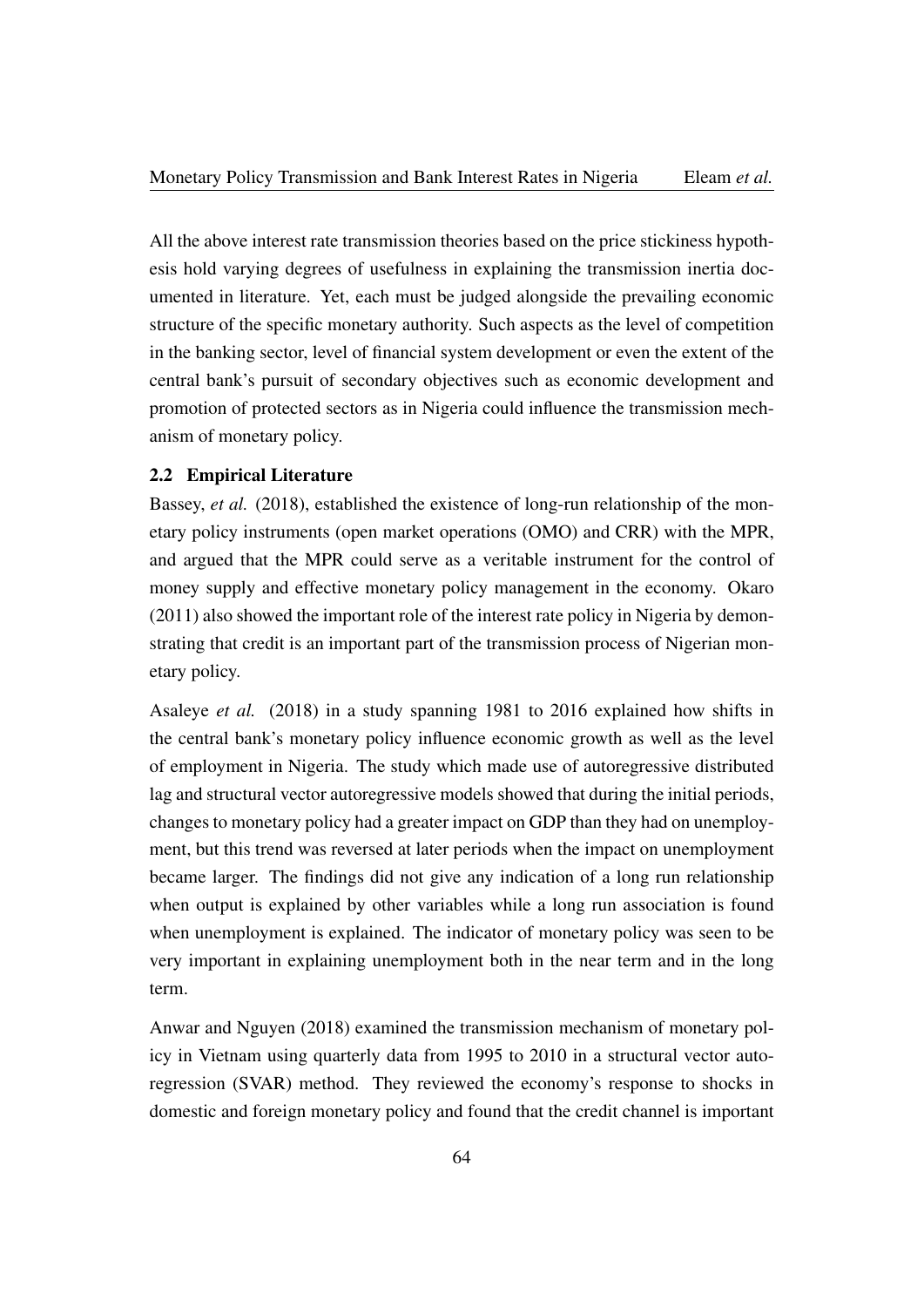because, among other channels, it stands out in the propagation of monetary policy in the country. However, this role, seen via the impact of money supply on the growth of real output, is not as strong as expected, implying a weak or muted transmission channel.

Sanusi (2010) estimated the magnitude and speed of the interest rate pass-through for Nigeria using monthly data (2002:01-2010:04) and SVAR model and found that interest rate pass-through in Nigeria is incomplete and slow. He also analyzed the 2007-2010 sub-sample with a view to verifying if the pass-through of interest rate changes to both retail and market rates remained the same after the banking sector consolidation of 2005 and the introduction of the monetary policy rate in 2006. Although incomplete, the pass-through of monetary policy rate to the money market is substantially larger and faster than to the retail market. There is some evidence of signaling effects of policy rate changes on money market rates, but not to retail rates. While the pass-through to the money market increased substantially in the post-consolidation period (2006-2010), transmission to the retail market declined relative to the pre-consolidation period of 2002-2005.

Ogundipe and Alege (2013) employed the maximum likelihood and Engel-Granger's two–step procedures, as well as VAR-based error correction model (ECM) and the mean adjustment lag (MAL) to determine the short-run estimates and asymmetric behavior respectively. They find evidence of downward stickiness both in the shortrun and long-run policy pass-through to the retail market. Similarly, Kelilume (2014) identified a sticky pass-through of monetary policy to short and long term retail interest rates in Nigeria, and that the evidence of the effectiveness of monetary policy is seen only in the relationship between monetary policy rate and interbank rates. Abayomi and Sheriffdeen (2015) also found dissimilar outcomes of interest rate passthrough (IRPT) to financial products of commercial banks. In particular, deposit rates pass-through is near complete in the short run for all products except the 12-month deposit rate. In the case of lending rates, the prime lending rate pass-through was complete while the maximum lending rate was incomplete. Further enquiries using the bounds test indicated the existence of a long-run relationship between the retail rates such that the speed of adjustment takes an average of 16 months for deposit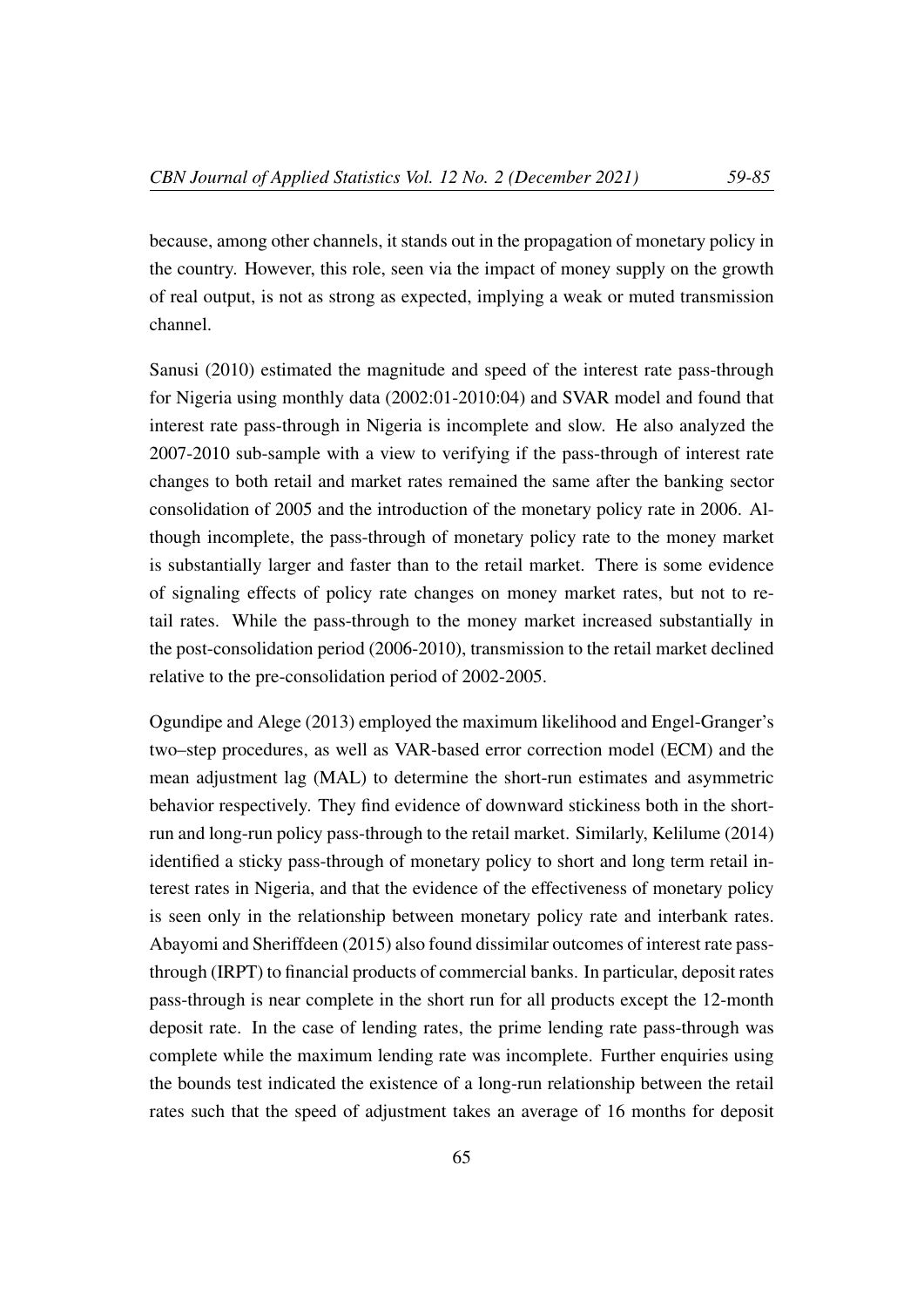rates and 7 months for prime lending rate to return to their equilibrium positions. Based on the findings that pass-through of wholesale rate to banks' retail rates is sufficiently high, the authors concluded that monetary policy is reasonably effective in determining changes to the intermediate target in the short-run in Nigeria.

Mordi, *et al.* (2019) documented some robust evidence on interest rate pass-through in Nigeria. Their work confirms, among others, that a long-run relationship exists between the MPR and each of prime lending and savings deposit rates, in spite of significant structural breaks occurring in the co-integrating vectors at different periods. The study further shows that the transmission of changes in MPR to the retail market is not complete and that bank retail rates (except the savings rate) adjust symmetrically to changes in the policy rate. This, they argued, suggests that changes to the savings rate depends on the nature of the shock to the policy rate. Positive shocks in the policy rate get transmitted wholly to the savings rate in two months in contrast to eight months for negative shocks. They further find that it takes about fourteen months for shocks to the policy rate to be passed fully to the prime lending rate, while the full impact on the 6-month deposit rate takes place in about eleven months.

Matousek and Solomon (2018) employed the generalized method of moments (GMM) two-step estimator, to investigate the impact of the Central Bank of Nigeria's (CBN) bank restructuring policies of 2002 - 2008 on bank lending channel of transmission and found that larger and more capitalized banks are less sensitive to changes in monetary policy. Osadume (2018) examined how monetary policy rate and other discount rates affect development in Nigeria. The study documented an indication that discount rates – represented by interest and monetary policy rates – have a significant short-run impact, and positive and significant long-run impact on economic development with substantial speed of adjustments.

Mangwengwende, *et al.* (2011) applied an asymmetric error correction model, mean adjustment lag (MAL) model and autoregressive distributed lag model on monthly data (1994-2007) to determine the link between banking sector concentration and interest rate pass-through (IRPT) in Botswana, Nigeria, South Africa, and Zambia. The study also sought to investigate if there was asymmetry in the IRPT, and whether such asymmetry was related to changes in bank concentration. The study found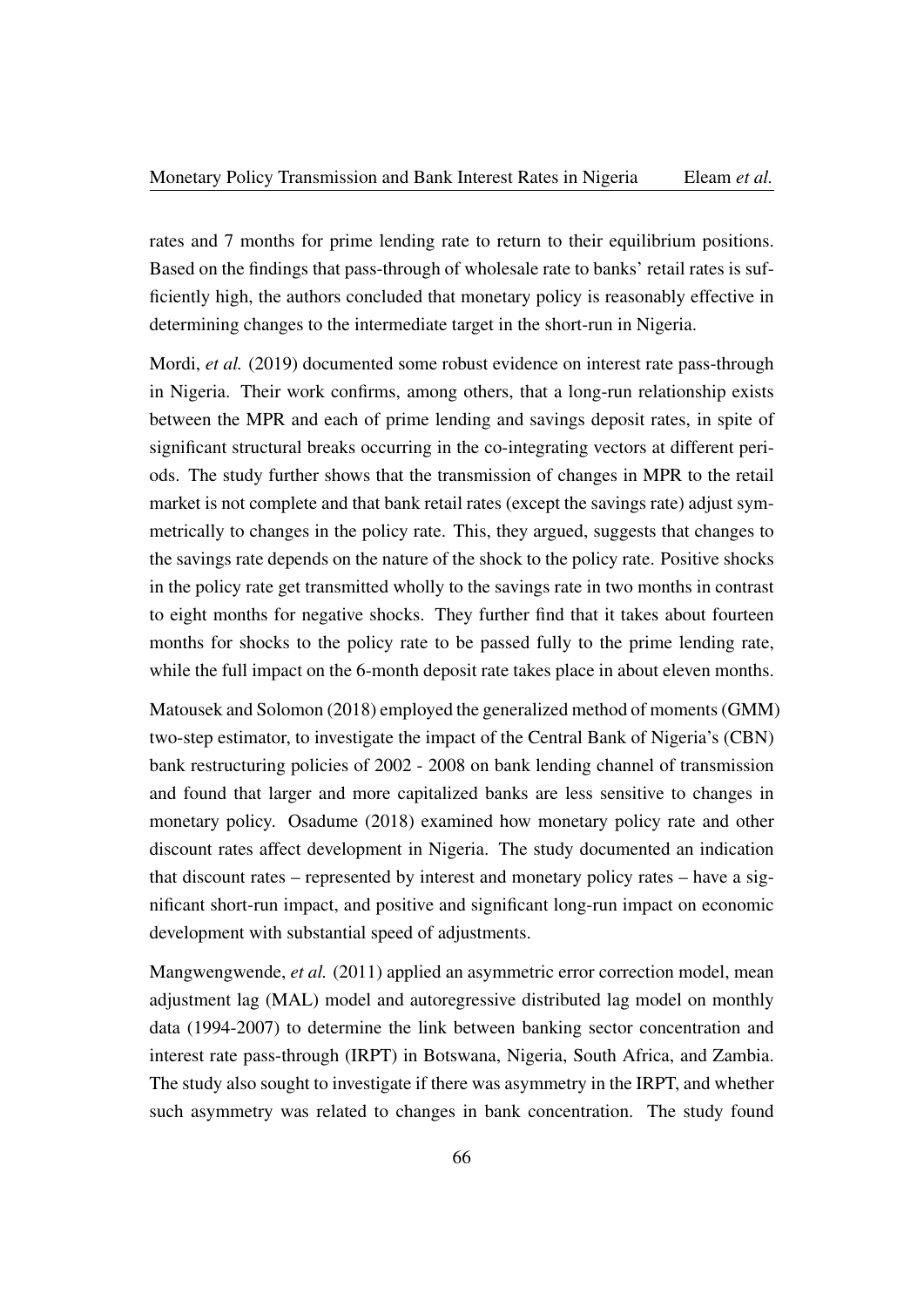that, for Nigeria, there was a cointegration of the deposit with lending rates, though, supported by only two of the testing techniques. It noted that Nigeria had the lowest banking sector concentration among the set of countries, and that the symmetric error correction for deposit and lending rates was significant, with the latter adjusting faster than the former. It also found that the adjustment of lending rates did not indicate a relationship with bank concentration level, however, lending rates had the smallest asymmetric long-run adjustment similar to the other countries.

Mishra *et al.* (2014) made use of quarterly data spanning 1978-2013 and panel structural VAR model to examine the transmission of monetary policy to bank lending rates across a large number of advanced economies, emerging market economies and low-income countries. They found that the response of lending rates of commercial banks to changes in monetary policy vary very widely across countries. Additionally, they noted that the pass through of monetary policy among developing countries is generally weaker compared to the rest. They attributed this to weak institution and non-competitive banking environment that characterize the low-income countries. This corroborates earlier finding by Mishra and Montiel (2012) that the transmission of monetary policy is particularly weak among developing countries.

From the reviewed literature, it could be seen that whereas the incompleteness of the interest rates pass-through of monetary policy in Nigeria has been variously established in the literature using the MPR. Many of the studies located the sources of these limitations either in the nature/level of financial markets or the natural downward stickiness of retail interest rates.

## 3. Data and Methodology

#### 3.1 Data

The study makes use of monthly data on nine retail interest rates of commercial banks and the policy corridor rates of the CBN discount window operations, namely, the rates applied in the standing lending facility and the standing deposit facility. Net liquidity injection was derived by differencing the monthly series of the CBN claims on deposit money banks. The two standing facility corridor rates are then adjusted to reflect the applicable or effective policy rates during periods of shortages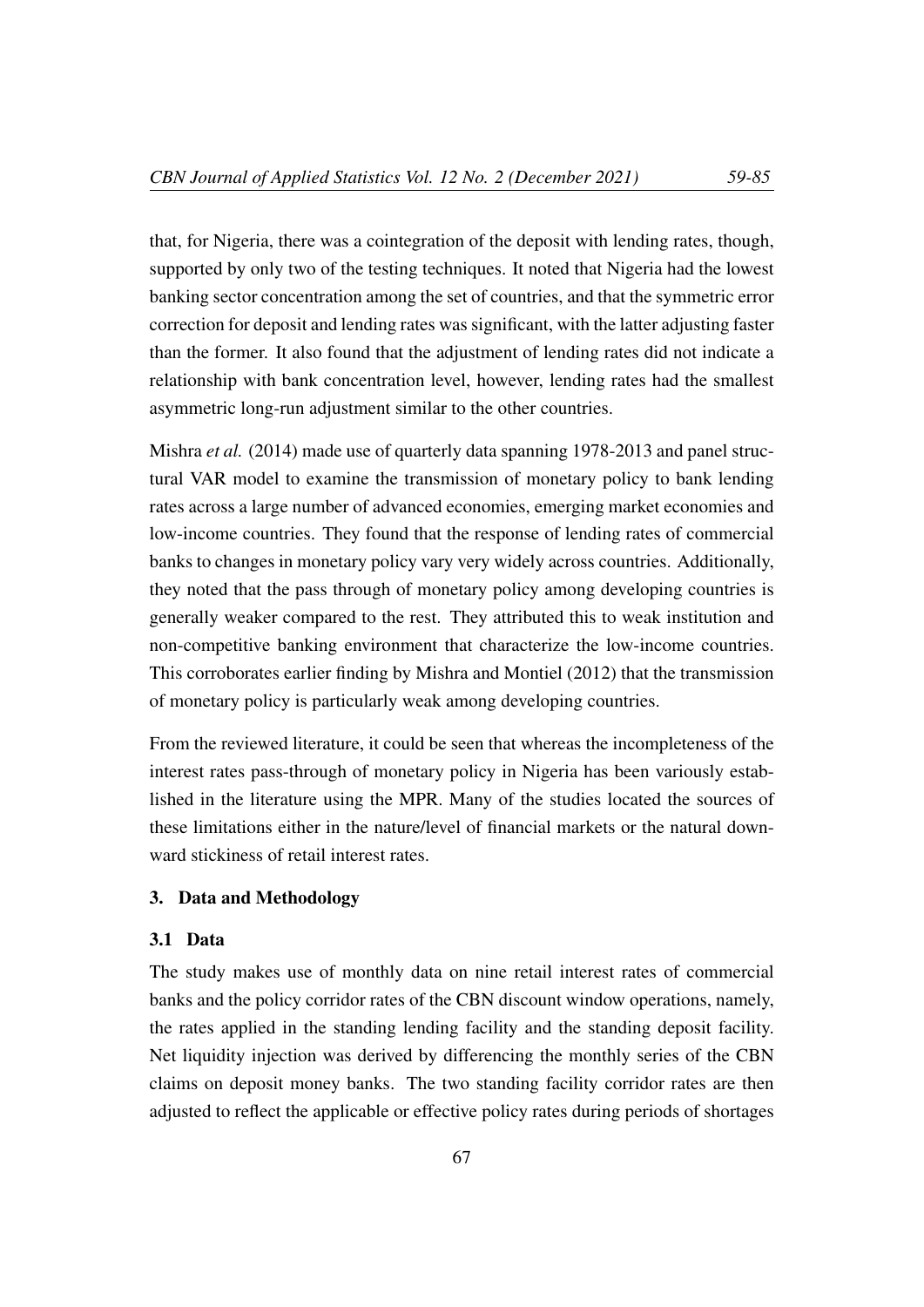and surpluses of liquidity. The adjustment was achieved by taking the product of the corridor rates and the associated liquidity condition dummy as explained under equation (1). By this adjustment, the model will be switching between the corridor lending and deposit rates according to the prevailing liquidity condition. The nine rates of commercial banks are: prime lending rate (plr), maximum lending rate (mlr), savings rate (svr), 7-day time deposit (td7d), rate on one-month tenor deposit (td1m), rate on three-month tenor deposit (td3m), rate on six-month tenor deposit (td6m), rate on twelve-month tenor deposit (td12m) and time deposit with tenor above 12 months (tda12m). The data are gotten from the CBN's statistics database with series spanning from 2007:06 to 2019:12. The choice of this series range is guided by data availability for all the variables.

## 3.2 Analytical Framework

In discount window systems operated by some central banks, there is usually an established lending window through which the central bank offers any quantity of reserves requested for by banks. The rate at the lending window is usually kept at a rate of interest that is higher than the anchor rate to serve as a punitive measure on banks that seek to source from the monetary authority instead of from the interbank market. In the same vein, there is a deposit window in the corridor system which is the standing deposit facility for banks with excess liquidity to lodge such surpluses with the central bank overnight at a fixed rate of interest. Similar to typical discount rate, the deposit rate is normally set lower than the anchor rate to induce the depository corporations to place any surplus funds not with the apex bank but in the interbank market. With the upper and lower bounds in place, the corridor system is meant to deflate the magnitude of oscillations in the short-term rate. When banks are in need of funds to square up their statutory reserve balances, they will be discouraged to pay a rate that is more than the upper bound rate, and when in surplus position, they will most likely not agree to take a rate below the standing deposit rate of the discount window. Besides, within the corridor defined by the bounds, banks with surpluses and shortages of funds will be motivated to lend to and borrow from one another resulting in a vibrant interbank market. In this way, the monetary authority may be able to exercise firm control over the interest rate on short-term funds. For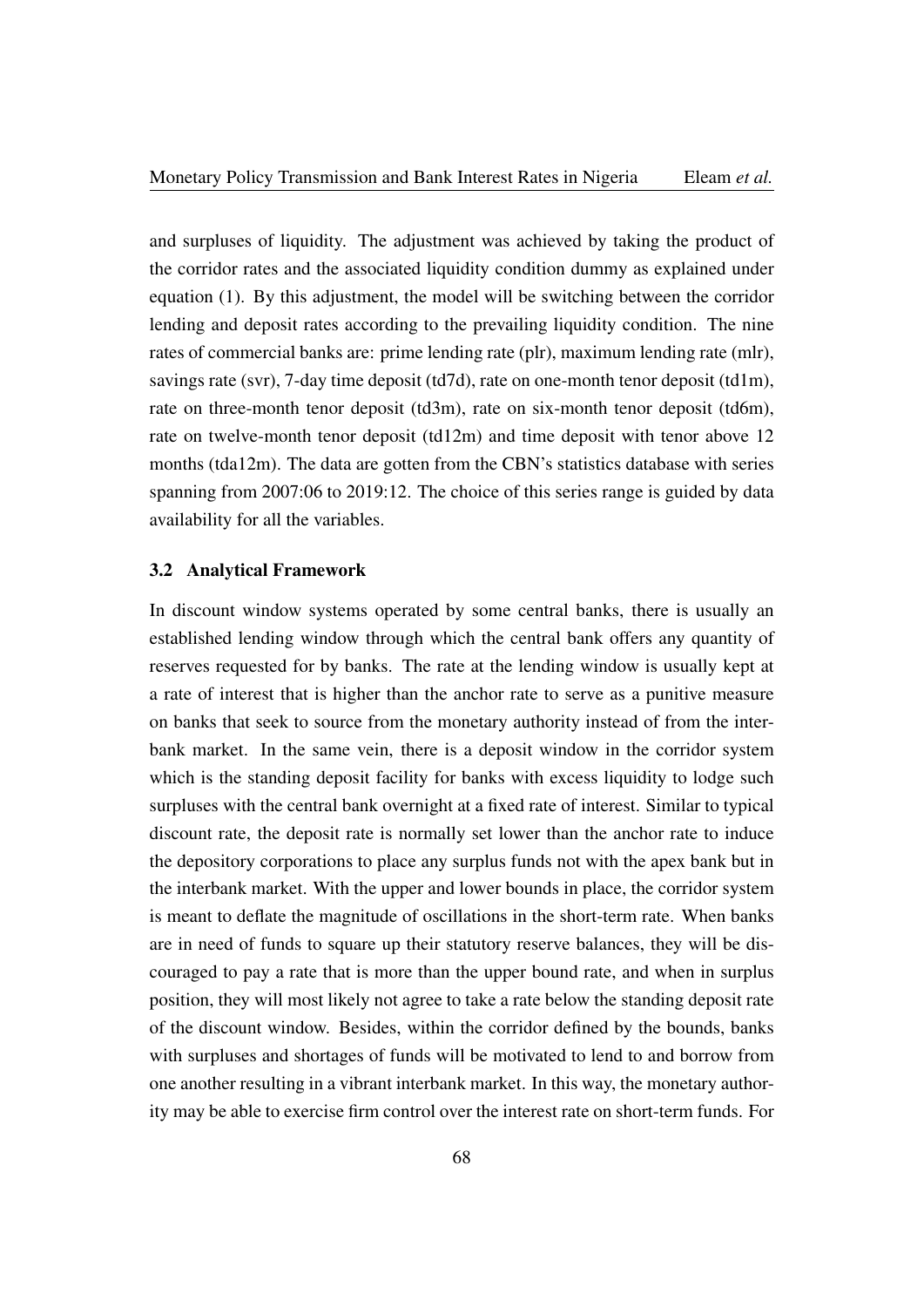the banking system seen as one, the applicable rate at any point in time will depend on the liquidity situation in the system.

In Nigeria, the standing facility (SF) was introduced as a discount window framework in liquidity management. It comprises two rates: the SDF rate which is a fixed point below the MPR, and the SLF rate which is a fixed point above the MPR. In a deficit liquidity situation, the CBN would be injecting liquidity at the SLF rate (i.e. upper bound of the policy corridor), and in periods of excess liquidity, the Bank will be draining liquidity from the system at the SDF rate (i.e. lower bound of the policy corridor). $^2$ In view of this, two sets of effective policy rates are considered: the SDF rate during liquidity surplus (i.e. net liquidity injection  $\lt$  0); and SLF rate during liquidity deficit (i.e. net liquidity injection  $> 0$ ). To determine the proxy for liquidity conditions (surplus or deficit), we utilized the changes in CBN claims on deposit money banks. Increase in these claims plausibly indicates injection of liquidity into the system while a contraction of the claims points to the opposite. We apply a modified version of the framework used by Das (2015) in the case of India, and incorporate into the long run model, the two bounds of the policy corridor that are adjusted by a liquidity condition dummy as follows:

$$
BIR_{it} = \beta_{it} + \beta_{1it} SDF_t * LiqCon_t^d + \beta_{2it} SLF_t * LiqCon_t^l + \varepsilon_{it}
$$
 (1)

where:  $\text{BIR}_{it}$  is commercial banks' retail rate *i* at time *t*,  $\text{SDF}_t$  and  $\text{SLF}_t$  are standing deposit facility rate and standing lending facility rate at time t, respectively. *LiqCon<sup>d</sup> t* is the liquidity condition in times of surplus, defined as:

$$
LiqCon_t^d = \begin{cases} 1 & \text{if net injection} < 0 \\ 0 & \text{otherwise} \end{cases}
$$
 during liquidity surplus

 $2$ The Bank also provides temporary liquidity accommodation to the banks using the repo rate, and withdraws liquidity during surplus conditions using the reverse repo rate. However, this study does not cover the repo and reverse repo as the focus is on monetary policy operations via the standing facilities.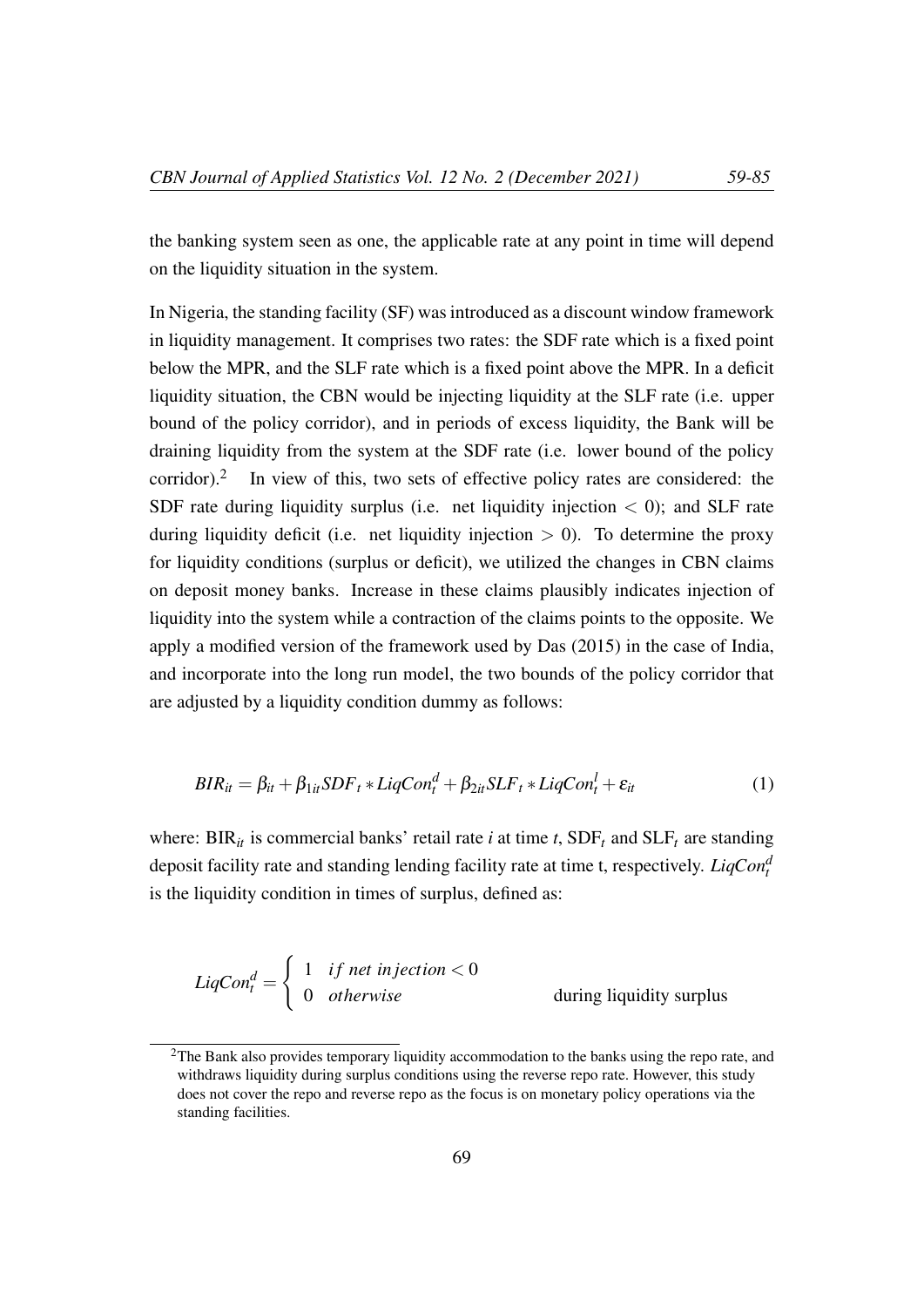$LiqCon_t^l$  is the liquidity condition in times of shortage, defines as:

$$
LiqCon_t^l = \begin{cases} 1 & \text{if net injection} > 0 \\ 0 & \text{otherwise} \end{cases}
$$
 during liquidity shortage

 $\beta_{it}$  is a mark-up for the different interest rates, while  $\beta_{1it}$  and  $\beta_{2it}$  capture the transmission effects of liquidity expansion and contraction through the standing facilities of the discount corridor, respectively, for every specification of retail rates, and  $\varepsilon_{it}$  is the residuals obtained from the various equations of bank interest rate.

This specification ensures the capturing of the effects of policy switches between liquidity contraction and expansion all through the entire period of the sample, and not being restricted solely to the anchor rate that does not change at every slight shift in policy.

## 3.3 Model Specification

The error correction model (ECM) was chosen over other modeling approaches since the data indicated that the underlying variables have a long-run common stochastic trend. All the variables are integrated of order one I(1), and can be differenced once to achieve stationarity. For each of the interest rates, an ECM is estimated thus:

$$
\Delta BIR_t = \alpha_0 + \sum_{i=1}^p \alpha_i \Delta BIR_{t-i} + \sum_{i=0}^q \beta_i \Delta SDF_{t-1}^d + \sum_{i=0}^q \delta_i \Delta SLF_{t-1}^l + \varphi ECT_{t-1} + \mu_t \tag{2}
$$

where  $SDF<sup>d</sup>$  is SDF modified by the surplus liquidity condition,  $SLF<sup>l</sup>$  is SLF modified by the deficit liquidity condition, and  $\varphi$  is a measure of the speed of adjusting back to long run equilibrium after a deviation occurred, *ECTt*−<sup>1</sup> is one-period lag of the residuals from the selected Gregory-Hansen long-run equation for each of the bank interest rates.

As the usefulness of applied time series is, based on the assumption of parameter constancy, it becomes imperative to adopt a procedure that explicitly checks if structural breaks are present in the series. This informs the choice of Gregory-Hansen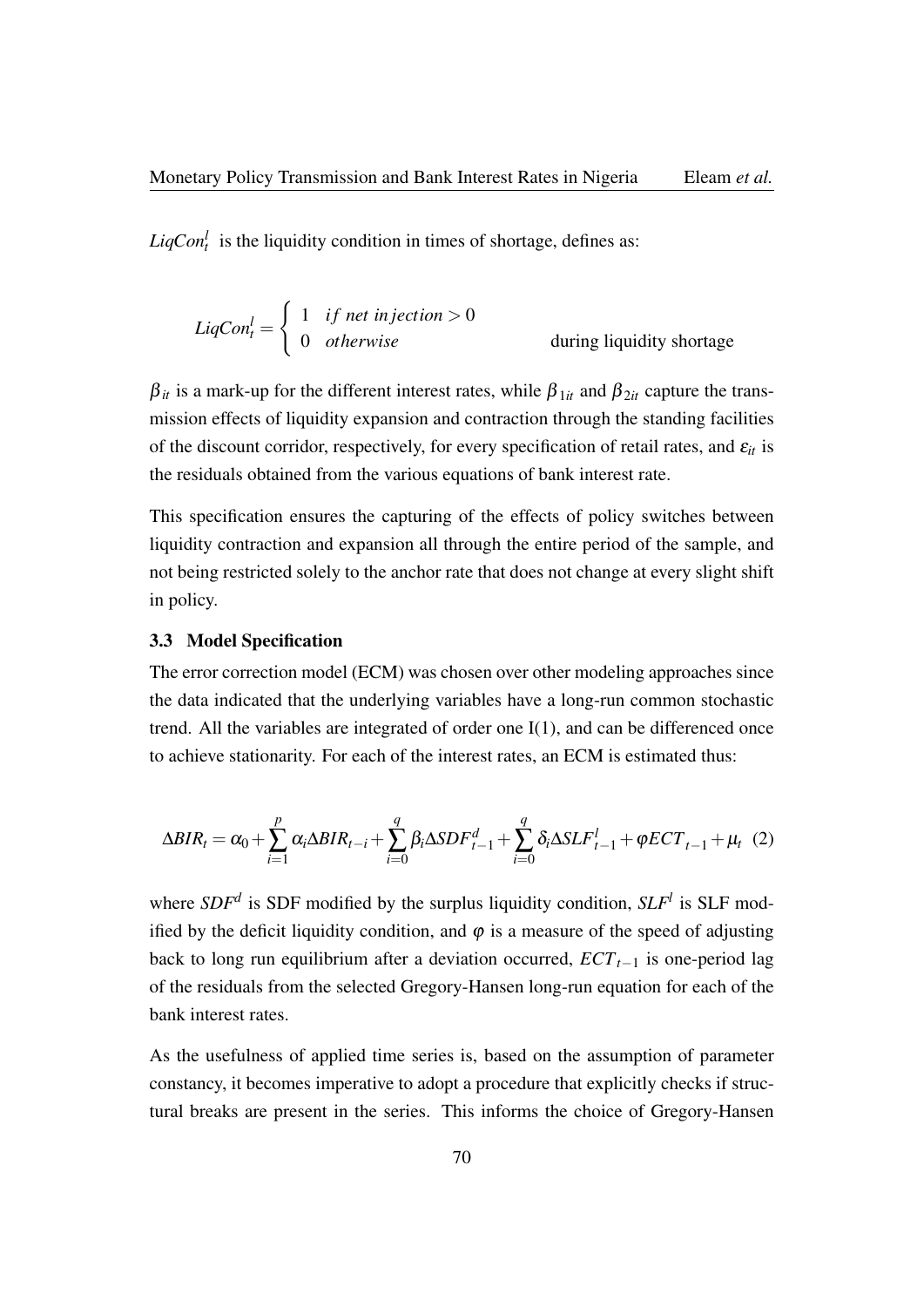cointegration method. The cointegration test with unknown break date involves estimating the augmented Dickey-Fuller and Philips-Perron test statistics for each of the break points and then picking out the one with minimum value obtained across all possible break points, since this will provide ample grounds for the rejection of the null hypothesis of no cointegration. Gregory & Hansen (1996) came up with four models for the test, namely: (i) standard model with no structural change:

$$
y_{1t} = \mu + \alpha^T y_{2t} + e_t \qquad \qquad t = 1, \dots, n \tag{3}
$$

where  $y_{it}$  is  $I(1)$  and  $e_t$  is  $I(0)$ ,  $\mu$  and  $\alpha$  are the intercept and slope, respectively. To specify models with structural shifts, a dummy variable is introduced:

$$
D_{t\tau} = \begin{cases} 1 & \text{if } t \leq [n \tau], \\ 0 & \text{if } t > [n \tau]. \end{cases}
$$

where the unknown parameter  $\tau \in (0,1)$  is the timing of the point of break. (ii) model with level shift in which only the intercept shifts:

$$
y_{1t} = \mu_1 + \mu_2 D_{t\tau} + \alpha^T y_{2t} + e_t \qquad t = 1, ..., n \qquad (4)
$$

where  $\mu_1$  is the intercept prior to the break and  $\mu_2$  is the change in intercept when the shift occurs.

(iii) model in which level shifts with trend;

$$
y_{1t} = \mu_1 + \mu_2 D_{t\tau} + \beta t + \alpha^T y_{2t} + e_t \qquad t = 1, ..., n \qquad (5)
$$

(iv) one with regime shift in which the slope also shifts.

$$
y_{1t} = \mu_1 + \mu_2 D_{t\tau} + \alpha_1^T y_{2t} + \alpha_2^T y_{2t} D_{t\tau} + e_t \qquad t = 1, ..., n \qquad (6)
$$

where  $\mu_1$  and  $\mu_2$  are as defined in equation (3),  $\alpha_1$  and  $\alpha_2$  are the slopes before and after the regime shift respectively.

The best performing model in terms of fit is chosen, in this case, relying on Akaike information criterion. To account for possible bias from misspecification due to struc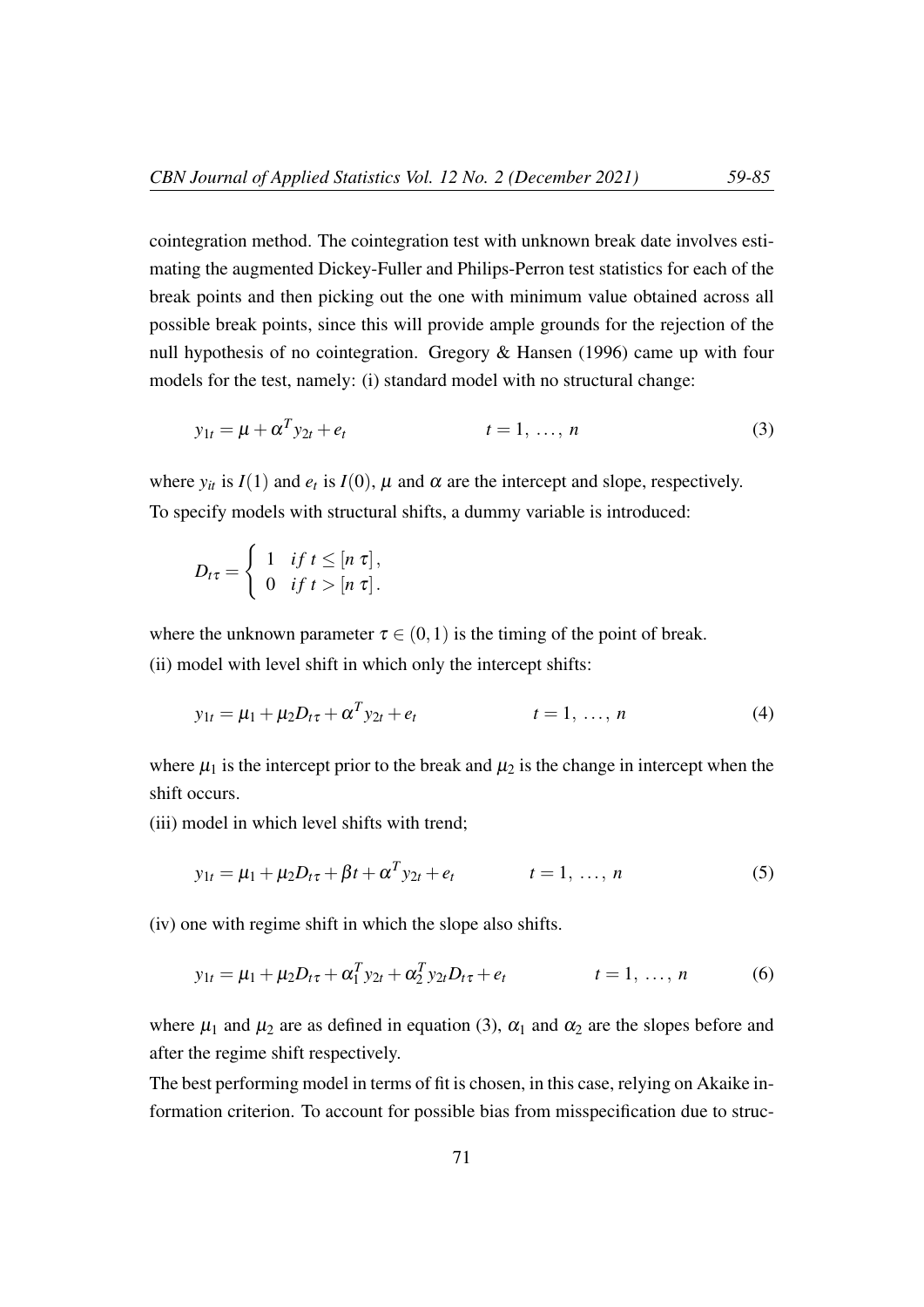tural breaks, the vector of residuals from the selected Gregory-Hansen equation is incorporated into equations (2) and (7) as the error correction term (ECT).

To check for asymmetric adjustment, we estimate the following dynamic equation:

$$
\Delta BIR_{t} = \alpha_{0} + \sum_{i=1}^{p} \alpha_{i} \Delta BIR_{t-i} + \sum_{i=0}^{q} \beta_{i} \Delta SDF_{t-1}^{d} + \sum_{i=0}^{q} \delta_{i} \Delta SLF_{t-1}^{l} + \varphi_{1} ECT_{t-1}^{pos} + \varphi_{2} ECT_{t-1}^{neg} + \mu_{t} \quad (7)
$$

which yields the error correction coefficients  $\varphi_1$  and  $\varphi_2$  for testing whether the effects are the same for monetary loosening and tightening. The test for ascertaining whether the adjustment process is asymmetric or not is executed by checking the restriction that the adjustment parameters in equation (7) are equal (Ho:  $\varphi_1 = \varphi_2$ ). If the Wald test fails to reject the null, then, we can rule out any suggestion of asymmetry in the adjustment of bank interest rates to positive and negative shocks to the discount window rates.

## 3.4 Estimation Procedure

First, the variables were checked for stationarity. Thereafter, single equation tests for cointegration using the Gregory and Hansen (1996) algorithm was carried out.

Following the cointegration test, an error correction model is estimated for each of the bank interest rates as specified in equation (2). Test for the existence of asymmetric adjustment follows the approach used by Scholnick (1996), which was also applied by Das (2015) and Mordi *et al* (2019). The equilibrium condition between the bank interest rate and policy rates is defined as the mean of the residual series from the cointegrating equation. The estimation consists of a switching model of partial adjustment, which allows adjustment speeds to vary according to whether the residuals are above or below its long-run equilibrium, and estimates both the longrun relationship and the upward and downward adjustment speeds. The approach involves splitting the residuals from long-run specifications (equation (1)) into their positive (*ECTpos*) and negative (*ECTneg*) values which correspond to when the residuals are above and below its long run average, respectively (Neumark & Sharpe, 1992; Scholnick, 1996; Mordi *et al.,* 2019). This is specified in equation (7). All the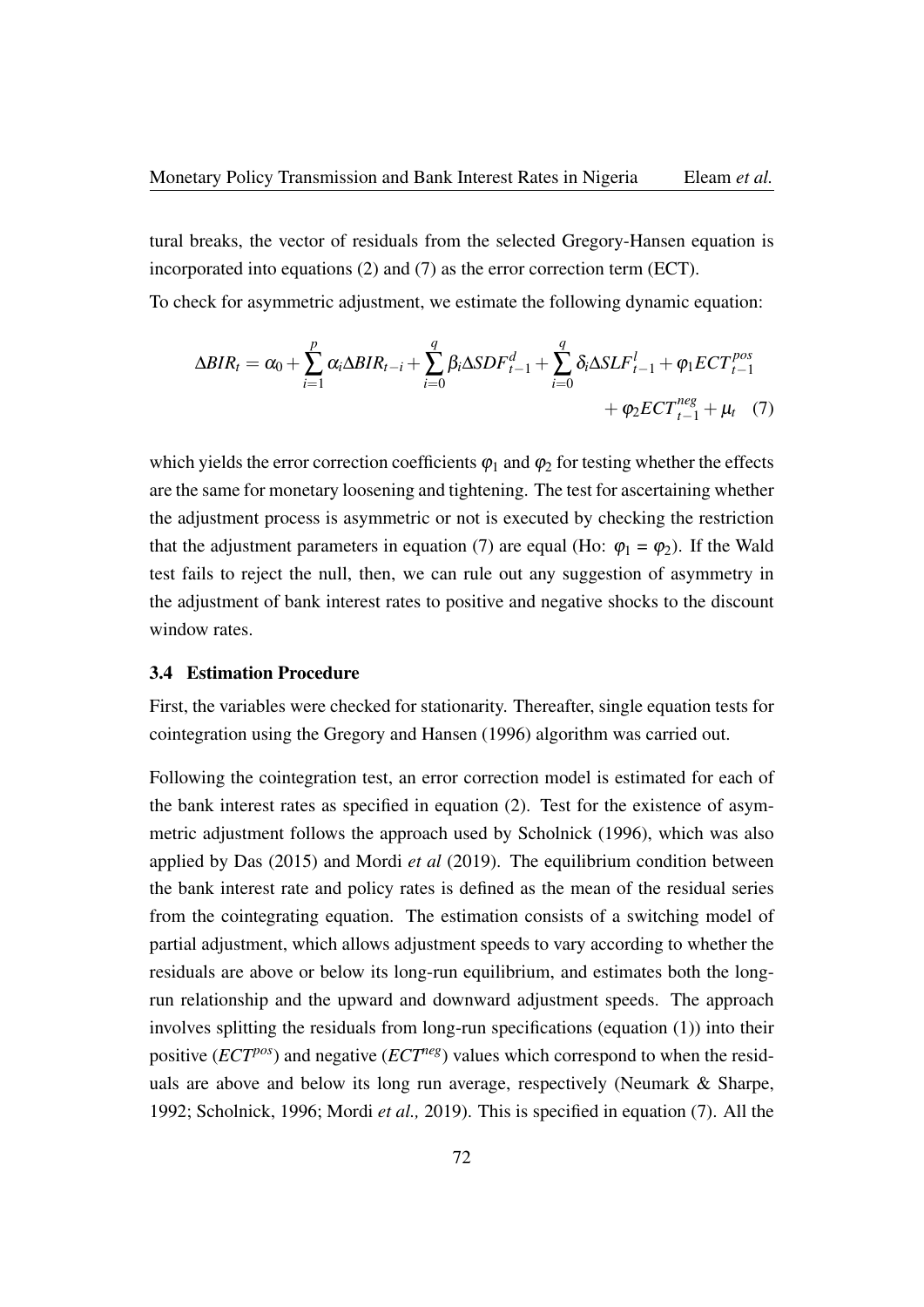estimation processes are carried out using Eviews 9 software.

A note on the implications of changes in SLF and SDF may be apt at this point. An increase in SLF implies an increase in cost of funds from the CBN source. This can have positive or negative impact on banks' interest rates. When there is an increase in cost of funds from CBN, banks may try to save cost by reducing interest rates paid on different tenures of their deposit products. In this case we expect the effect of an increase in SLF on deposit rate to be negative. If, however, an increase in SLF drives banks to resort to the alternative of aggressive deposit mobilization by offering high interest rates to depositors, the effect of an increase in SLF on deposit rates as well as on lending rates will be positive. Therefore, while the long run effect of an increase in SLF on banks' lending rates is expected to be positive, the effect on deposit rates will depend on which one dominates: the desire for cost reduction versus the desire for aggressive deposit mobilization.

Furthermore, an increase in SDF implies a heightened desire to mop up liquidity. In other words, an increase in SDF is an incentive for banks to deposit at the central bank, thereby reducing the amount of liquidity in the system. This happens mostly during persistent liquidity overhang. During this period, bank interest rates, especially on deposits, tend to fall naturally. Since the cost of funds sourced from CBN and cost of funds sourced by deposit mobilization both fall in periods of excess liquidity, we expect the effect of an increase in SDF on banks' interest rates to be negative in the long run.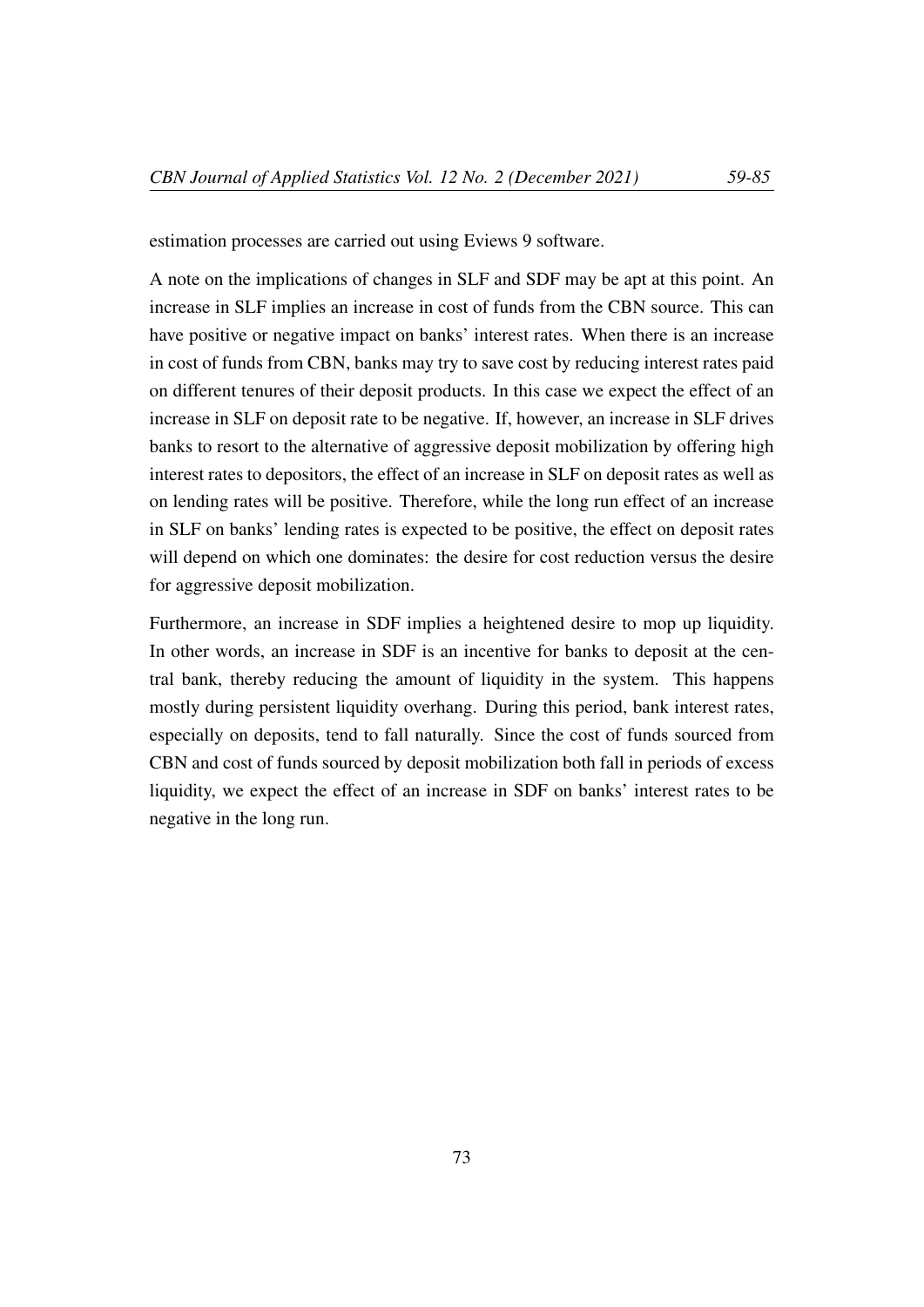#### 4. Results and Discussion

We first present the summary statistics of the data used in Table 1.

|                 | td7d    | td1m  | td3m    | td6m    |         | $td12m$ $tda12n$ plr |       | mlr     | $\text{s}$ lf <sup>l</sup> | sdf <sup>d</sup> | net       |
|-----------------|---------|-------|---------|---------|---------|----------------------|-------|---------|----------------------------|------------------|-----------|
|                 |         |       |         |         |         |                      |       |         |                            |                  | injection |
| Mean            | 4.23    | 8.46  | 9.02    | 9.09    | 8.56    | 8.57                 | 16.79 | 25.23   | 12.90                      | 6.88             | 23.36     |
| Std             | 0.11    | 0.19  | 0.18    | 0.21    | 0.23    | 0.20                 | 0.09  | 0.33    | 0.24                       | 0.31             | 13.57     |
| Error           |         |       |         |         |         |                      |       |         |                            |                  |           |
| Median          | 4.34    | 8.47  | 9.14    | 9.73    | 9.29    | 8.70                 | 16.72 | 24.90   | 14.00                      | 9.00             | 1.37      |
| Mode            | 4.45    | 8.09  | 9.48    | 12.98   | 4.90    | 8.95                 | 16.50 | 31.39   | 14.00                      | 10.00            | N/A       |
| <b>Std Dev</b>  | 1.30    | 2.30  | 2.17    | 2.53    | 2.85    | 2.49                 | 1.08  | 4.01    | 2.91                       | 3.80             | 166.78    |
| Variance        | 1.69    | 5.29  | 4.70    | 6.40    | 8.13    | 6.19                 | 1.17  | 16.05   | 8.47                       | 14.41            | 27814.18  |
| Kurtosis        | $-0.19$ | 0.55  | $-0.02$ | $-0.51$ | $-0.89$ | $-0.39$              | 0.45  | $-0.87$ | $-1.25$                    | $-0.88$          | 98.89     |
| <b>Skewness</b> | $-0.04$ | 0.11  | $-0.02$ | $-0.25$ | 0.01    | 0.17                 | 0.58  | $-0.02$ | $-0.57$                    | $-0.81$          | 9.42      |
| Range           | 6.05    | 11.52 | 10.52   | 12.34   | 12.94   | 11.96                | 5.08  | 13.98   | 8.00                       | 11.00            | 1946.24   |
| Min.            | 1.27    | 3.49  | 4.13    | 3.50    | 3.53    | 2.17                 | 14.58 | 17.58   | 8.00                       | 0.00             | $-96.84$  |
| Max             | 7.32    | 15.01 | 14.65   | 15.84   | 16.47   | 14.13                | 19.66 | 31.56   | 16.00                      | 11.00            | 1849.40   |
| Count           | 151     | 151   | 151     | 151     | 151     | 151                  | 151   | 151     | 151                        | 151              | 151       |

Table 1: Summary statistics

Source: Authors' compilation

Table 1 reveals that the minimum value across the deposit rates of banks are all below 5%, while the maximum values hover around 15% across the rates. This implies somewhat wide margin in the rates between the minimum and maximum values across the products. This is further seen in the variance ranging from 1.69 (7 day time deposit rate) to 8.13 (12-month time deposit rate). Meanwhile, the mean, minimum and maximum values of prime lending rate are in the double-digit range at 16.79%, 14.58% and 19.66%, respectively. At the same time, the SDF and SLF rates also exhibit wide margins in their mean, minimum and maximum values.

## 4.1 Unit Root Tests

As part of the pre-estimation diagnostics, the time series properties of the variables were examined using standard statistical and econometric tests. The order of integration of each variable was checked with the Augmented Dickey Fuller (ADF) test. The results show that each of the eleven variables was integrated of order one, at either 1% or 5% level of significance (Table 2).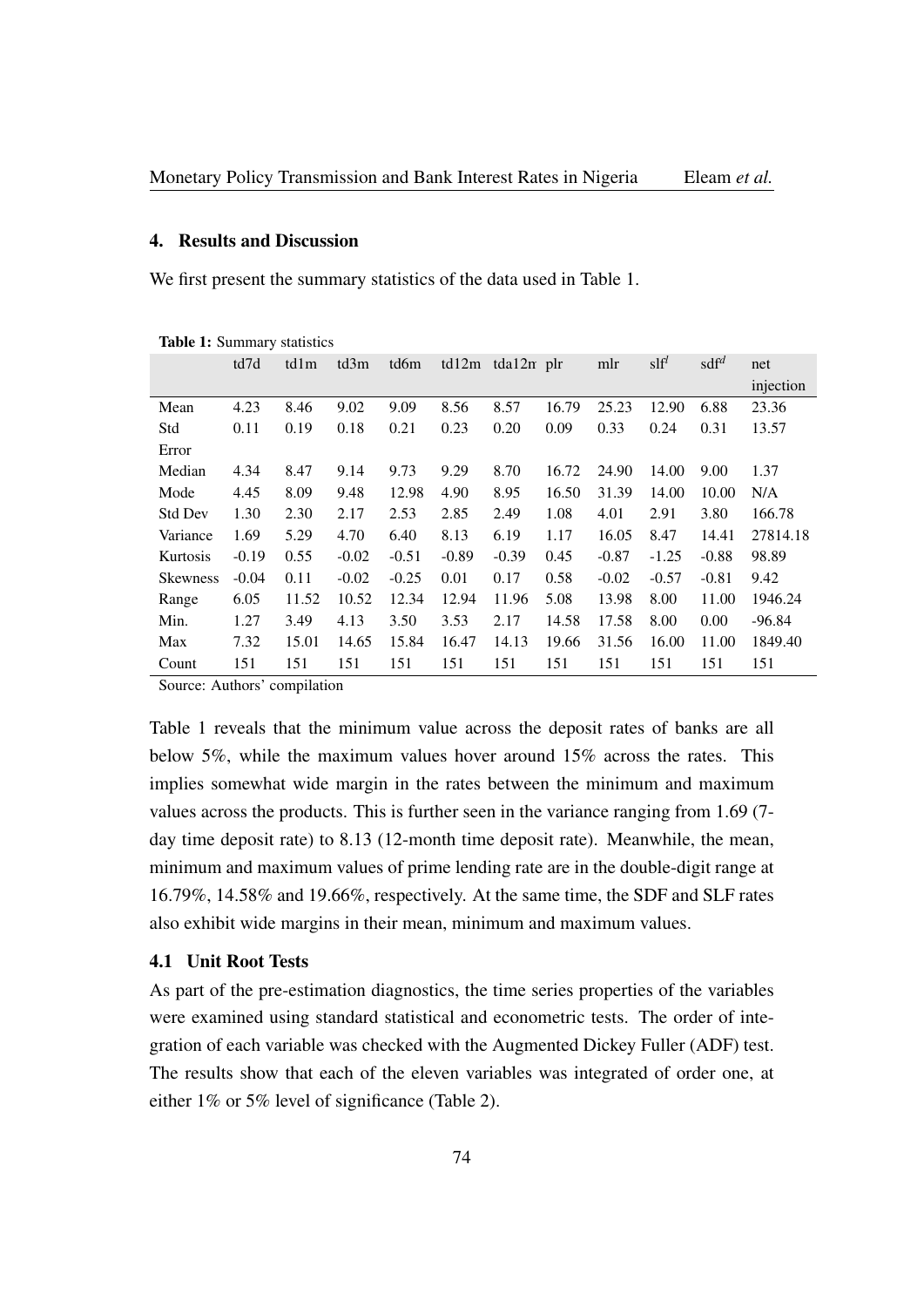| Variable                   | Level       | p-value | 1st Difference | p-value | I(d) |
|----------------------------|-------------|---------|----------------|---------|------|
| $\text{sdf}^d$             | $-1.743463$ | 0.4072  | $-21.62629$    | 0.0000  | I(1) |
| $\mathrm{s} \mathrm{lf}^l$ | $-2.262155$ | 0.1858  | $-21.60497$    | 0.0000  | I(1) |
| mlr                        | $-1.443604$ | 0.5592  | $-4.077640$    | 0.0014  | I(1) |
| plr                        | $-2.091192$ | 0.2486  | $-3.413829$    | 0.0120  | I(1) |
| Svr                        | $-0.755810$ | 0.8279  | $-6.132546$    | 0.0000  | I(1) |
| td7d                       | $-1.791244$ | 0.3837  | $-3.308107$    | 0.0163  | I(1) |
| td1m                       | $-2.147397$ | 0.2267  | $-3.106170$    | 0.0283  | I(1) |
| td3m                       | $-2.188975$ | 0.2112  | $-4.742910$    | 0.0001  | I(1) |
| td6m                       | $-2.180099$ | 0.2145  | $-3.546302$    | 0.0081  | I(1) |
| td12m                      | $-2.308206$ | 0.1708  | $-3.160517$    | 0.0245  | I(1) |
| tda12m                     | $-2.037227$ | 0.2708  | $-16.76165$    | 0.0000  | I(1) |
|                            |             |         |                |         |      |

Table 2: Results of stationarity tests

ADF implies unit root test with intercept

The variables sdf<sup>d</sup> and slf<sup>l</sup> are the modified SDF and modified SLF, respectively, while others are as previously defined.

## 4.2 Cointegration Test

The Gregory-Hansen residual based cointegration test was applied to enable the investigation of not only the presence of long run association between the corridor rates and the individual retail interest rates, but also to take care of likely bias due to any structural break as explained in section 3.3. The test involves computing the Gregory-Hansen ADF t-statistics and Za-statistics for each break point and selecting the smallest value (the largest negative value) across all break points on the basis of Akaike information criterion.

The results of the tests which are presented in Table 3 indicate that at 5 per cent level of significance, the policy rates are cointegrated with 7-day time deposit, 1-month time deposit, 3-month time deposit, 12-month time deposit and time deposit above 12 months. This implies that the error correction approach can be applied to examine the long run relationships between the policy corridor rates and these interest rates. As further shown in the table, structural breaks occurred in February 2010 for 7-day time deposit in the model with intercept shift only, and March 2010 for the other four variables in the model with intercept shift with trend. The tests however did not find any long run relationship between the policy rates and maximum lending rate, prime lending rate, saving rate and 6-month time deposit as can be seen in Table 3,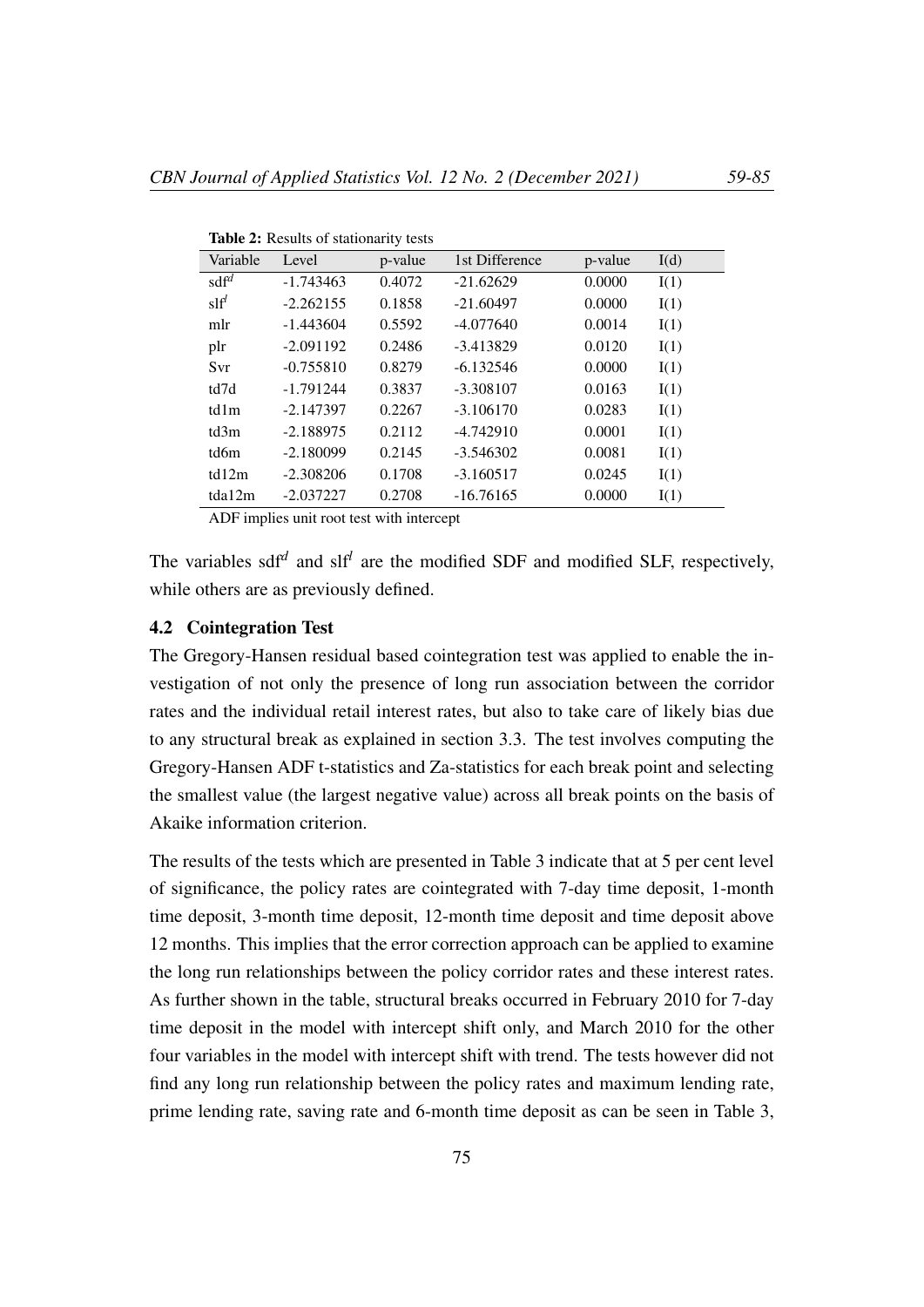and therefore, these variables cannot be carried along in the error correction model estimations.

|          | <b>Statistics</b> | intercept     | intercept shift | intercept<br>$-\&$ |
|----------|-------------------|---------------|-----------------|--------------------|
|          |                   | shift         | with trend      | slope shift        |
| mlr      | ADF t-stat        | $-3.557453$   | $-3.872139$     | $-3.681776$        |
|          | <b>Break</b> date | 2016M06       | 2011M04         | 2015M11            |
|          | <b>AIC</b>        | $-4.566523$   | $-6.21864$      | $-4.546727$        |
| plr      | ADF t-stat        | $-3.515419$   | $-3.411952$     | $-3.39585$         |
|          | <b>Break</b> date | 2009M08       | 2009M07         | 2015M07            |
|          | <b>AIC</b>        | $-6.218095$   | $-6.212207$     | $-6.242201$        |
| svr      | ADF t-stat        | $-4.010619$   | $-3.912805$     | $-4.507788$        |
|          | <b>Break</b> date | 2013M10       | 2010M08         | 2013M10            |
|          | <b>AIC</b>        | $-6.725381$   | $-7.005925$     | $-6.7056$          |
| td7d     | Za-stat           | $-51.20868**$ | $-52.17658$     | $-54.54624$        |
|          | Break date        | 2010M02       | 2010M03         | 2010M02            |
|          | <b>AIC</b>        | $-5.859161$   | $-5.988142$     | $-5.836561$        |
| td1m     | Za-stat           | $-56.05271$   | $-65.6814**$    | $-62.60071$        |
|          | Break date        | 2010M03       | 2010M03         | 2010M03            |
|          | <b>AIC</b>        | $-4.723161$   | $-4.751063$     | $-4.701479$        |
| td3m     | Za-stat           | $-52.8912$    | $-56.34552**$   | $-57.52493$        |
|          | Break date        | 2010M03       | 2010M03         | 2010M03            |
|          | <b>AIC</b>        | -4.832387     | $-4.861392$     | $-4.814729$        |
| td6m     | ADF t-stat        | $-3.512944$   | $-5.265278$     | $-5.311011$        |
|          | Break date        | 2010M06       | 2010M05         | 2010M05            |
|          | <b>AIC</b>        | -4.531669     | $-4.525363$     | $-4.509146$        |
| td12m    | Za-stat           | $-39.8476$    | $-54.50849**$   | -43.03647          |
|          | Break date        | 2010M03       | 2010M03         | 2010M03            |
|          | <b>AIC</b>        | $-4.325258$   | $-4.31434$      | $-4.301011$        |
| tda12m   | Za-stat           | $-76.54178$   | $-80.92498**$   | $-84.01182$        |
|          | <b>Break</b> date | 2010M03       | 2010M03         | 2010M06            |
|          | <b>AIC</b>        | $-4.632225$   | $-4.744413$     | $-4.607116$        |
| 5% crit. | ADF t-stat        | $-4.92$       | $-5.29$         | $-5.50$            |
| Values   | Za-stat           | $-46.98$      | $-53.92$        | $-58.33$           |
|          |                   |               |                 |                    |

|  |  | Table 3: Results of Gregory-Hansen cointegration tests |  |  |
|--|--|--------------------------------------------------------|--|--|
|--|--|--------------------------------------------------------|--|--|

\*\*\*, \*\* and \* imply significant at 1%, 5% and 10% respectively

## 4.3 The Long Run Models

The estimated long run model (equation 1) in Table 4 revealed that the coefficients of 1-month time deposit, 3-month time deposit and time deposit above 12 months were negative and significant at either 5% or 1%. Furthermore, the 7-day time deposit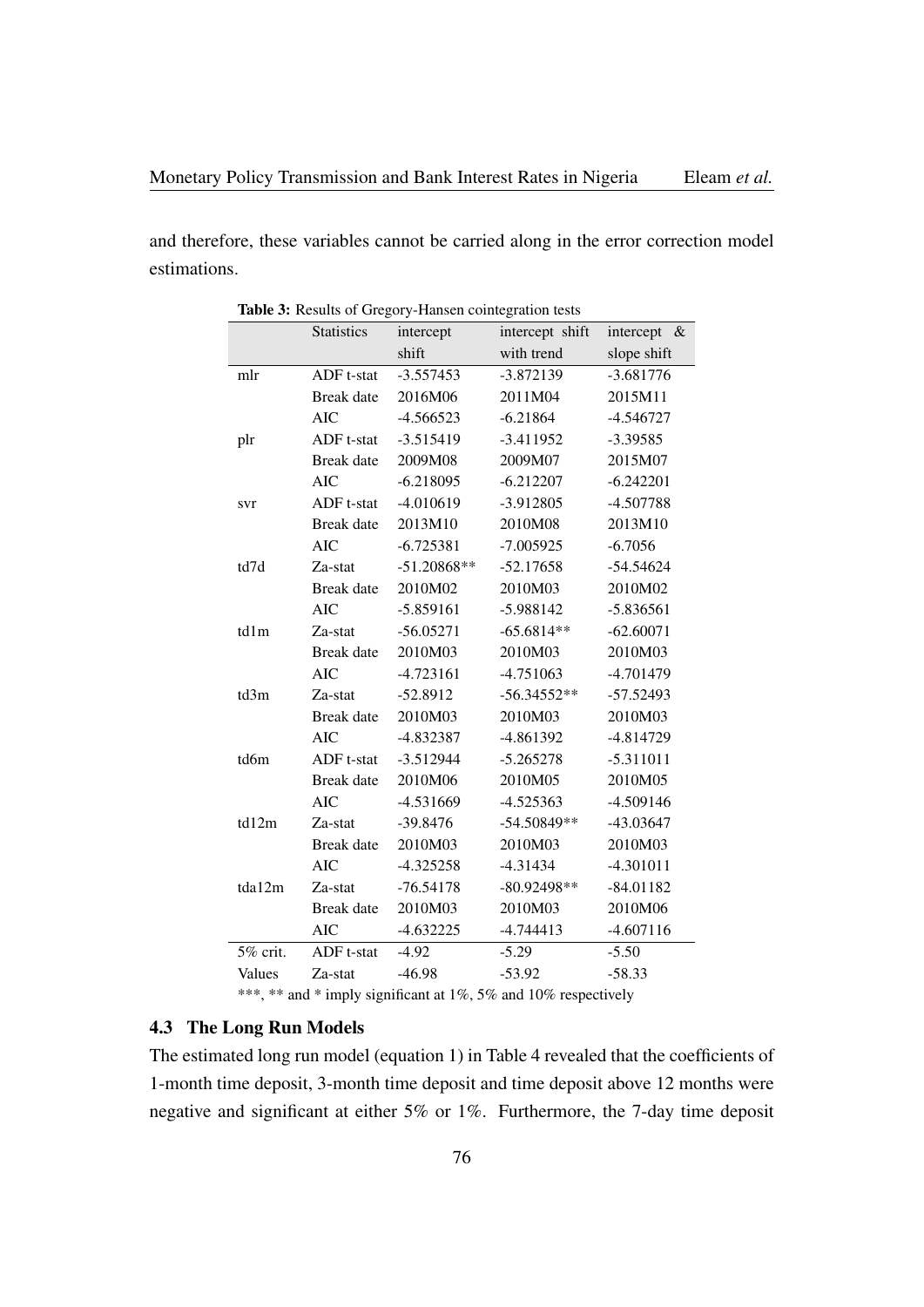adjustment to discount corridor was found to be negative and statistically significant at 10 per cent level, while the 12-month time deposit adjustment was also negative but statistically not significant. The consistent negative coefficients for the SDF for all the rates were in line with a priori expectation as bank interest rates tend to fall generally when the SDF rises in accord with CBN's intention to mop up during liquidity surplus. Furthermore, as shown by the all negative coefficients of the SLF, the results indicate that higher cost of CBN sourced funds is associated with a fall in deposit rates of banks. This finding appears novel since no existing empirical study has investigated the implication of a rise in SLF for interest rate on bank deposits. The implication, therefore, is that banks' desire to save costs by lowering deposit rates dominates over their desire for aggressive deposit mobilization in periods of tight liquidity. In other words, banks are more inclined to cutting cost during tight liquidity than offering higher interests to attract more deposits. This is a key finding of this study.

| Bank int. |                                      | Policy Coefficients | Probability F-stat |          | Prob. $(F -$ | Durbin-  | Adjusted |
|-----------|--------------------------------------|---------------------|--------------------|----------|--------------|----------|----------|
| rates     | rates                                |                     |                    |          | stat)        | Watson   | $R^2$    |
| td1m      | sdf <sup>d</sup>                     | $-0.190718***$      | 0.0061             | 2.345631 | 0.001226     | 1.920863 | 0.192628 |
|           | $\mathrm{s} \mathrm{l} \mathrm{f}^l$ | $-0.104806**$       | 0.0133             |          |              |          |          |
| td3m      | $\text{sd} \text{f}^d$               | $-0.155479**$       | 0.0180             | 1.871509 | 0.054275     | 1.986980 | 0.056330 |
|           | $\mathrm{s} \mathrm{l} \mathrm{f}^l$ | $-0.083856**$       | 0.0363             |          |              |          |          |
| td7d      | $\text{sd} \text{f}^d$               | $-0.066430*$        | 0.0927             | 2.095295 | 0.028785     | 2.032842 | 0.069785 |
|           | $\mathrm{s} \mathrm{lf}^l$           | $-0.044042*$        | 0.0681             |          |              |          |          |
| td12m     | $\text{sd} \text{f}^d$               | $-0.093362$         | 0.2840             | 2.957007 | 0.002150     | 2.011217 | 0.118198 |
|           | $\mathrm{s} \mathrm{l} \mathrm{f}^l$ | $-0.024640$         | 0.6427             |          |              |          |          |
| tda12m    | $\text{sd} \text{f}^d$               | $-0.258339***$      | 0.0005             | 4.098241 | 0.000000     | 2.003665 | 0.175059 |
|           | $\text{slf}^l$                       | $-0.134240***$      | 0.0032             |          |              |          |          |

Table 4: Result of long run equations

\*\*\*, \*\* and \* imply significant at 1%, 5% and 10% respectively

In Table 4, the F and Durbin-Watson statistics seem good. Low adjusted  $\mathbb{R}^2$  values in Tables 4, 5 and 8 amidst low probability values still indicate some relationship between the significant predictors and the independent variable. In other words, the results indicate that the policy rates still provide evidence about banks' interest rates even though data points fall further from the regression line. Low values of adjusted  $R<sup>2</sup>$  are particularly problematic when the ultimate goal is forecast precision, which is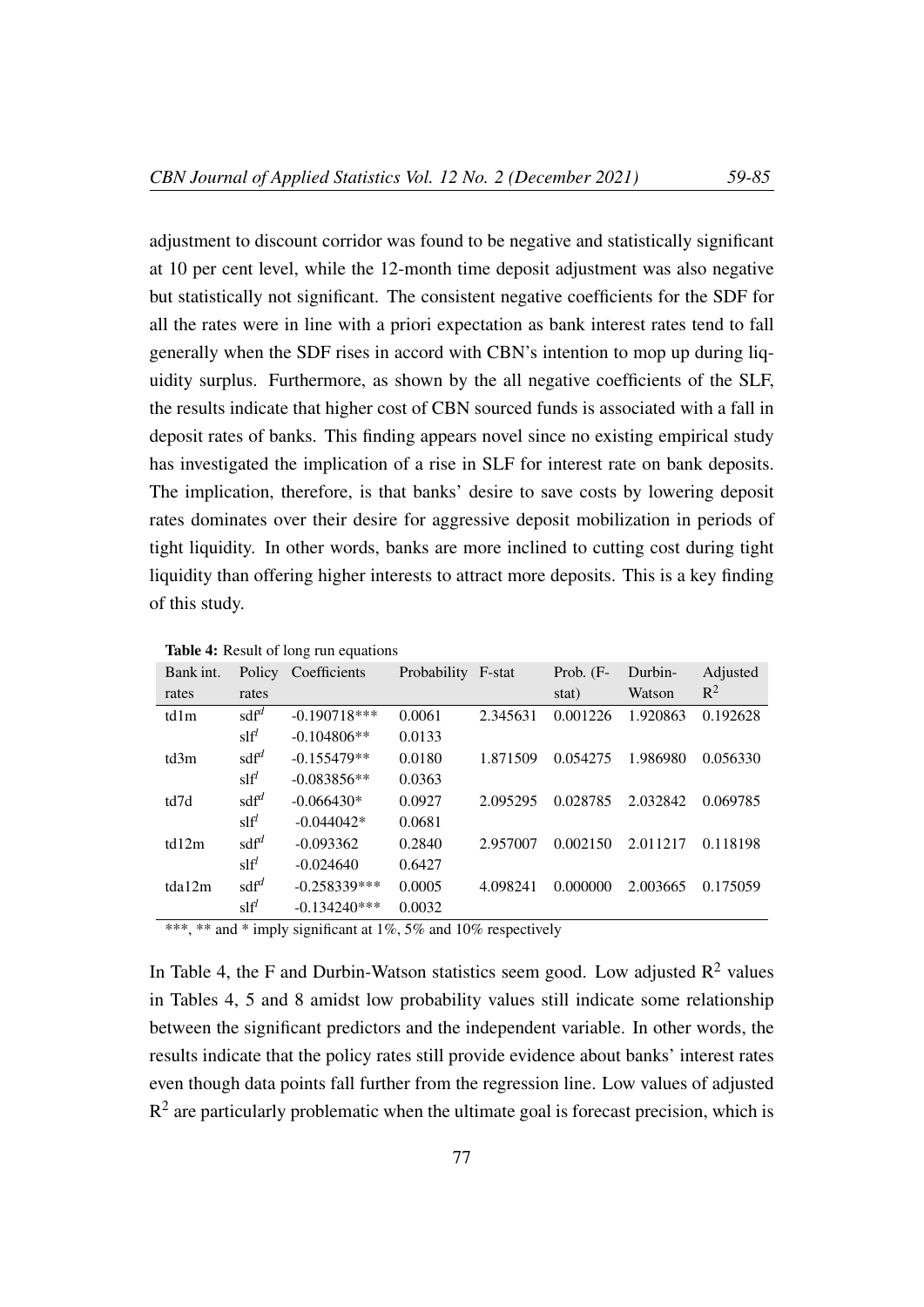not the focus of this paper.

## 4.4 Error Correction Models

The estimated coefficients of the error correction term (ECT) for the five interest rates were negative and highly significant at 5 per cent level, testifying to the presence of long run convergence between the lower and upper bounds of the policy corridor and each of the five variables. In Table 5, the magnitudes of the coefficients of the error correction term appear to be clearly suggestive of rather weak speed of returning the retail rates to their long run equilibria. At -0.0618 and -0.1765, the slowest and fastest speeds of adjustment were seen in the models for 3-month time deposit and time deposit above 12 months, respectively. These imply that about 6.18 per cent and 17.65 per cent of the deviations or errors are corrected within a period of one month for 3-month time deposit and time deposit above 12 months, respectively. The speeds of adjustment for other rates lie between these two meagre extremes.

|                 | <b>Lavit <i>J</i>.</b> $\partial \rho \vee \partial \rho$ of augustment |             |          |             |          |  |  |  |
|-----------------|-------------------------------------------------------------------------|-------------|----------|-------------|----------|--|--|--|
| Bank int. rates | <b>ECT</b> coefficients                                                 | Probability | F-stat   | Probability | Adjusted |  |  |  |
|                 |                                                                         |             |          | $(F-stat)$  | $R^2$    |  |  |  |
| td1m            | $-0.067111$                                                             | 0.0373      | 6.291722 | 0.000000    | 0.251156 |  |  |  |
| td3m            | $-0.061760$                                                             | 0.0299      | 3.087754 | 0.007186    | 0.079018 |  |  |  |
| td7d            | $-0.064326$                                                             | 0.0410      | 4.232979 | 0.001290    | 0.099682 |  |  |  |
| td12m           | $-0.091703$                                                             | 0.0348      | 5.939159 | 0.000051    | 0.144677 |  |  |  |
| tda12m          | $-0.176467$                                                             | 0.0111      | 6.757727 | 0.000003    | 0.191343 |  |  |  |
|                 |                                                                         |             |          |             |          |  |  |  |

## Table 5: Speed of adjustment

#### 4.5 Asymmetric Adjustment

The results of the asymmetric error correction model indicate how bank interest rates respond to negative and positive shocks to the monetary policy of the central bank via the discount window corridor. The existence or absence of unequal adjustment of the interest rates to shifts in policy was tested using Wald test. The results presented in Table 6 show that all the five retails rates do not adjust differently whether they are low or high in relation to their equilibrium with the standing facility corridor rates. In other words, the null hypothesis that the parameters  $\varphi_1$  and  $\varphi_2$  are equal is not rejected for each of the five retail rates, meaning there is no asymmetry in the adjustment process of bank deposit rates to shifts in the SDF and SLF.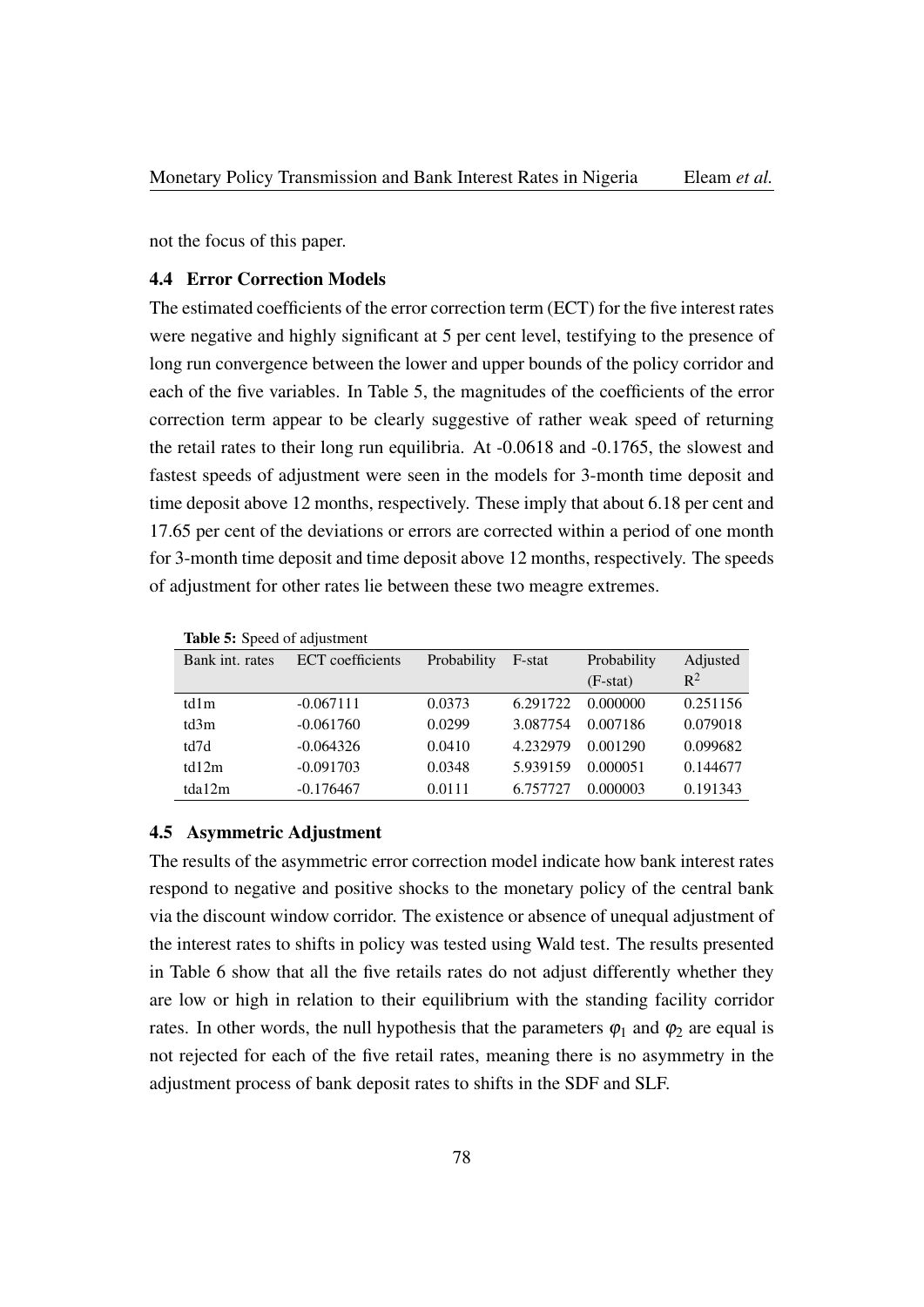| <b>Bank</b> interest | Coefficients  |              | Wald test: $\varphi_1 = \varphi_2$ |             |
|----------------------|---------------|--------------|------------------------------------|-------------|
| rate                 | $\varphi_1$   | $\varphi_2$  | $\chi^2$                           | Probability |
| td1m                 | $-0.096632*$  | $-0.063950$  | 0.192413                           | 0.6609      |
| td3m                 | $-0.104529*$  | $-0.030493$  | 0.814296                           | 0.3669      |
| td7d                 | $-0.130475**$ | $-0.016086$  | 1.598820                           | 0.2061      |
| td12m                | $-0.192243**$ | 0.011918     | 2.077600                           | 0.1495      |
| tda12m               | $-0.158270$   | $-0.229298*$ | 0.111252                           | 0.7387      |

Table 6: Results of Ttests for asymmetric adjustment

\*\*\*, \*\*, \* imply significant at 1%, 5% and 10% respectively

## 4.6 Post-Estimation Diagnostics

Some post-estimation diagnostics were carried out to determine the health of the models. Serial correlation, heteroscedasticity, residual normality, and parameter stability were checked using Breusch-Godfrey, White, Breusch-Pagan-Godfrey, and CUSUM tests, respectively. There were no serial correlations detected in the five models. Furthermore, all the models were dynamically stable as evidenced by the CUSUM test. However, heteroskedasticity was detected only in the equation for 1 month time deposit (which was corrected using the Huber-White covariance method), while residual normality concerns were seen in all the models.

In large samples, as in this study, the residual normality concern is not an issue since the least squares estimator of the parameter and variance are still consistent. They converge to their true values and are still useful for implementing tests and inferences. The test statistics had different but known asymptotic distributions. In particular, the t-statistic, which is normally T-distributed, will be asymptotically normally distributed when error normality does not take place (Wooldridge, 2016; Greene, 2012). Therefore, we can say our models are reasonably adequate for this study.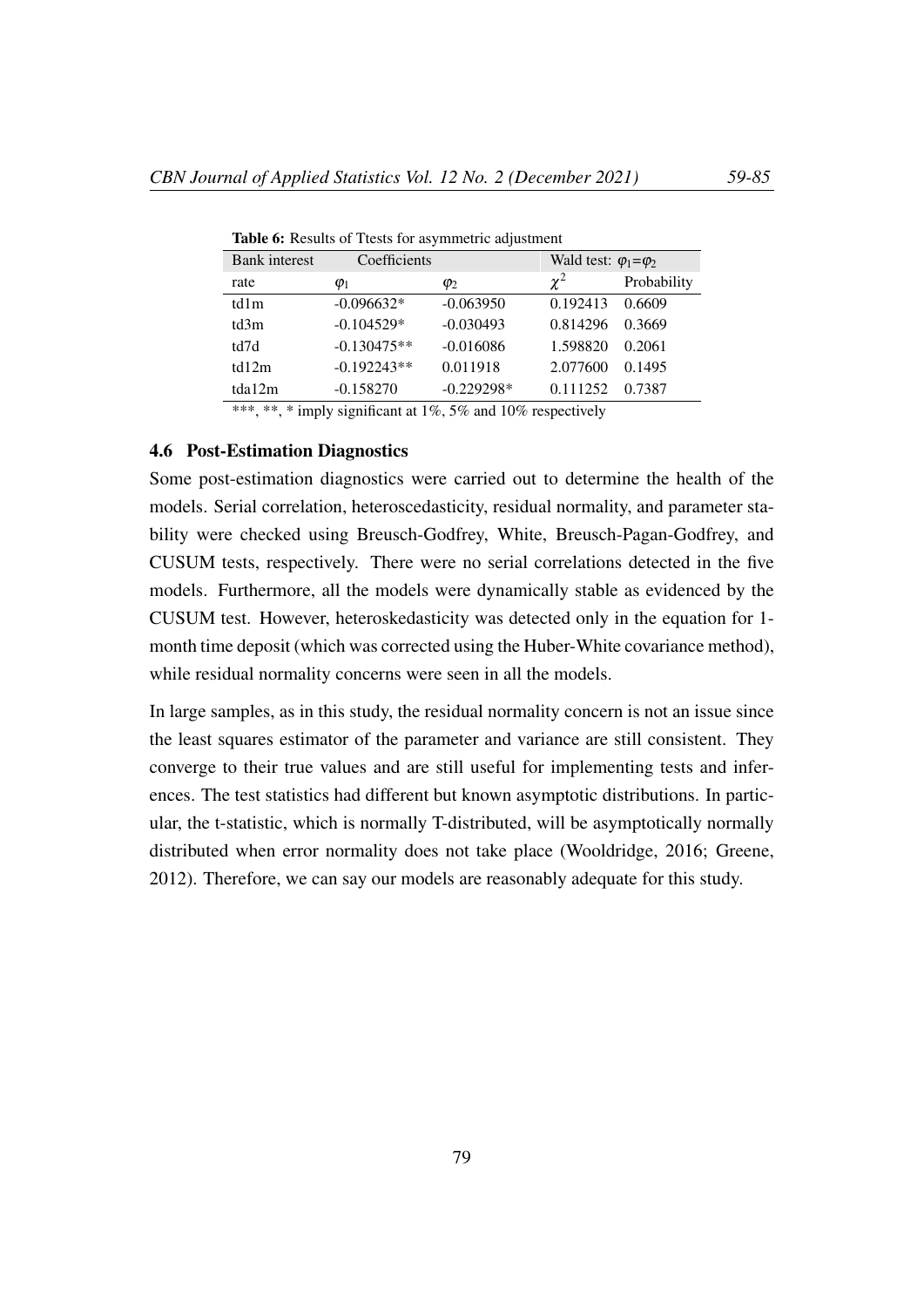| Variable | <i>Issue</i>       | <b>Statistic</b> | Probability Remark |                       |
|----------|--------------------|------------------|--------------------|-----------------------|
| td7d     | Serial Correlation | 1.030704         | 0.5973             | No Serial Correlation |
|          | Heteroskedasticity | 26.13158         | 0.1615             | Not Heteroskedastic   |
|          | Normality          | 33.35756         | 0.0000             | Non Normal Residuals  |
| td1m     | Serial Correlation | 0.638771         | 0.7266             | No Serial Correlation |
|          | Heteroskedasticity | 114.2048         | 0.0000             | Heteroskedastic       |
|          | Normality          | 360.3113         | 0.0000             | Non Normal Residuals  |
| td3m     | Serial Correlation | 0.072064         | 0.9646             | No Serial Correlation |
|          | Heteroskedasticity | 35.48127         | 0.1271             | Not Heteroskedastic   |
|          | Normality          | 52.62421         | 0.0000             | Non Normal Residuals  |
| td12m    | Serial Correlation | 0.907849         | 0.6351             | No Serial Correlation |
|          | Heteroskedasticity | 27.61572         | 0.1188             | Not Heteroskedastic   |
|          | Normality          | 29.37539         | 0.00000            | Non Normal Residuals  |
| tda12m   | Serial Correlation | 2.364548         | 0.3066             | No Serial Correlation |
|          | Heteroskedasticity | 38.99800         | 0.0634             | Not Heteroskedastic   |
|          | Normality          | 301.4893         | 0.0000             | Non Normal Residuals  |

|  | Table 7: Post-estimation diagnostics |  |
|--|--------------------------------------|--|
|--|--------------------------------------|--|



Figure 1: Stability Diagnostics

## 4.7 Robustness Checks

For robustness checks, three variables are included and estimated in equation 8 to control for other factors that influence commercial bank interest rates apart from the standing facility rates. Such factors may include regulatory thresholds and other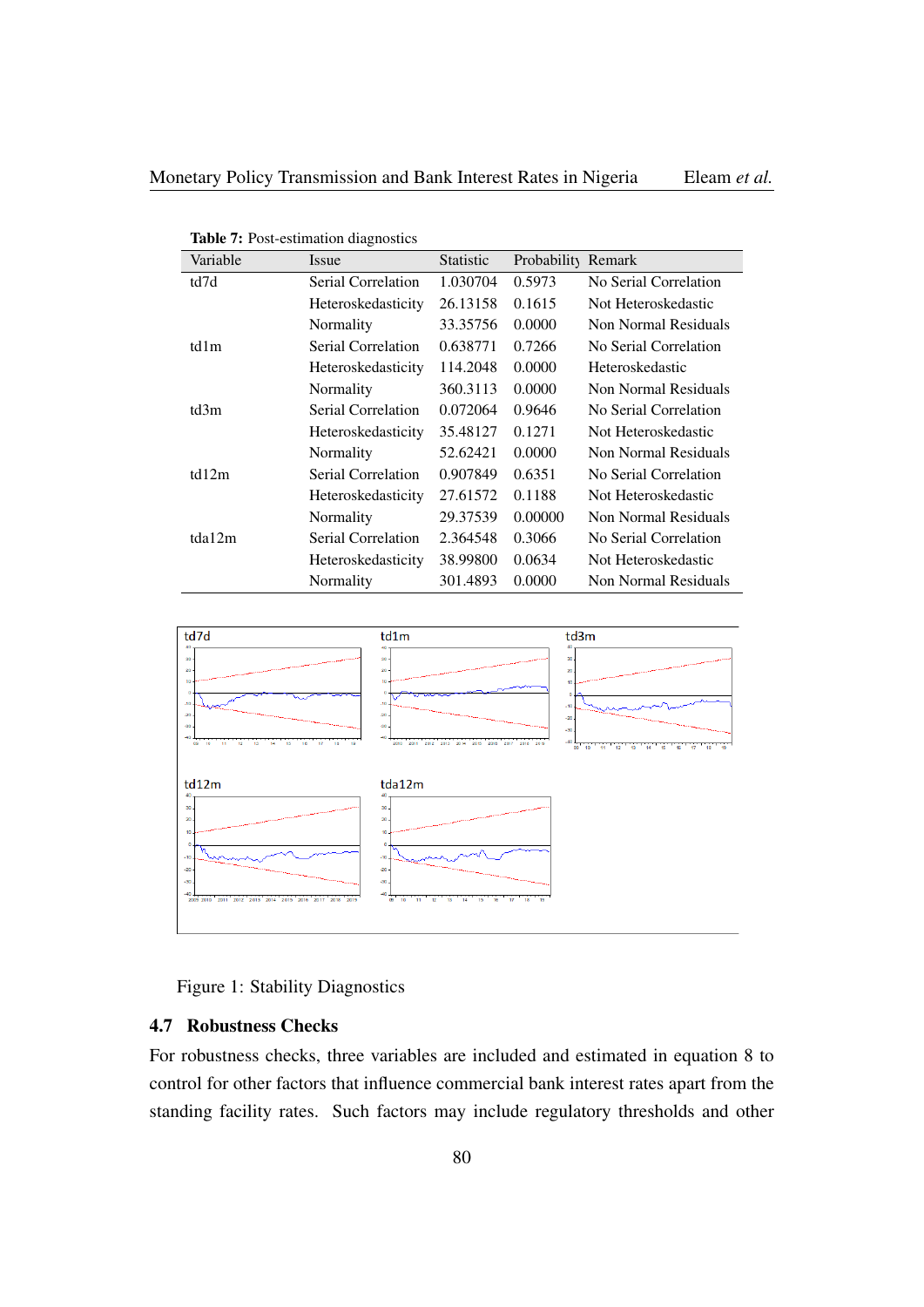elements that reflect activities in the interbank market. Hence, private sector cash reserve requirements (CRR), inter-bank call rate (IBC) and open buy-back rate (OBB) were selected as the control variables.

$$
\Delta BIR_{t} = \alpha_{0} + \sum_{i=1}^{p} \alpha_{i} \Delta BIR_{t-i} + \sum_{i=0}^{q} \beta_{i} \Delta SDF_{t-1}^{ADJ} + \sum_{i=0}^{q} \delta_{i} \Delta SLF_{t-1}^{ADJ} + \sum_{i=1}^{p} \rho_{i} \Delta CRR_{t-i} + \sum_{i=1}^{p} \alpha_{i} \Delta IBC_{t-i} + \sum_{i=1}^{p} \xi_{i} \Delta OBB_{t-i} + \varphi ECT_{t-1} + \mu_{t} \quad (8)
$$

The results of equation (8) are presented in Table 8 below.

| Bank int. | ECT coeffi- | Probability | F-stat   | Probability | Adjusted |
|-----------|-------------|-------------|----------|-------------|----------|
| rates     | cients      |             |          | $(F-stat)$  | $R^2$    |
| td1m      | $-0.033402$ | 0.0279      | 1.997075 | 0.003944    | 0.193828 |
| td3m      | $-0.072240$ | 0.0147      | 1.525109 | 0.087439    | 0.063965 |
| td7d      | $-0.073208$ | 0.0302      | 1.295519 | 0.097576    | 0.037034 |
| td12m     | $-0.094958$ | 0.0308      | 2.637862 | 0.000695    | 0.175697 |
| tda12m    | $-0.135618$ | 0.0372      | 2.495352 | 0.001347    | 0.162900 |
|           |             |             |          |             |          |

Table 8: Speed of adjustment (model with control variables)

The results largely confirm the validity of the earlier results. The estimated coefficients of the error correction term (ECT) for bank interest rates are negative and significant at 5 per cent level even when control variables are included in the model. This implies that long-run convergence exist between the standing facility rates and each of the retail rates. From a minimum of -0.0334 for one-month time deposit to -0.1356 for time deposit above 12 months, the speeds of adjustment range from 3.34 per cent to 13.56 per cent per month across the five retail rates, indicating slow speed of reverting to their long-run equilibria. The F-statistics and adjusted  $\mathbb{R}^2$  are reasonably in line with earlier results.

#### 5. Conclusion and Recommendations

This paper extended the analysis of interest rate pass-through from the perspective of the discount window operations. The empirical study was conducted using monthly data ranging from 2007:06 to 2019:12. The cointegration tests based on Gregory and Hansen (1996) showed that five of the nine interest rates examined had long run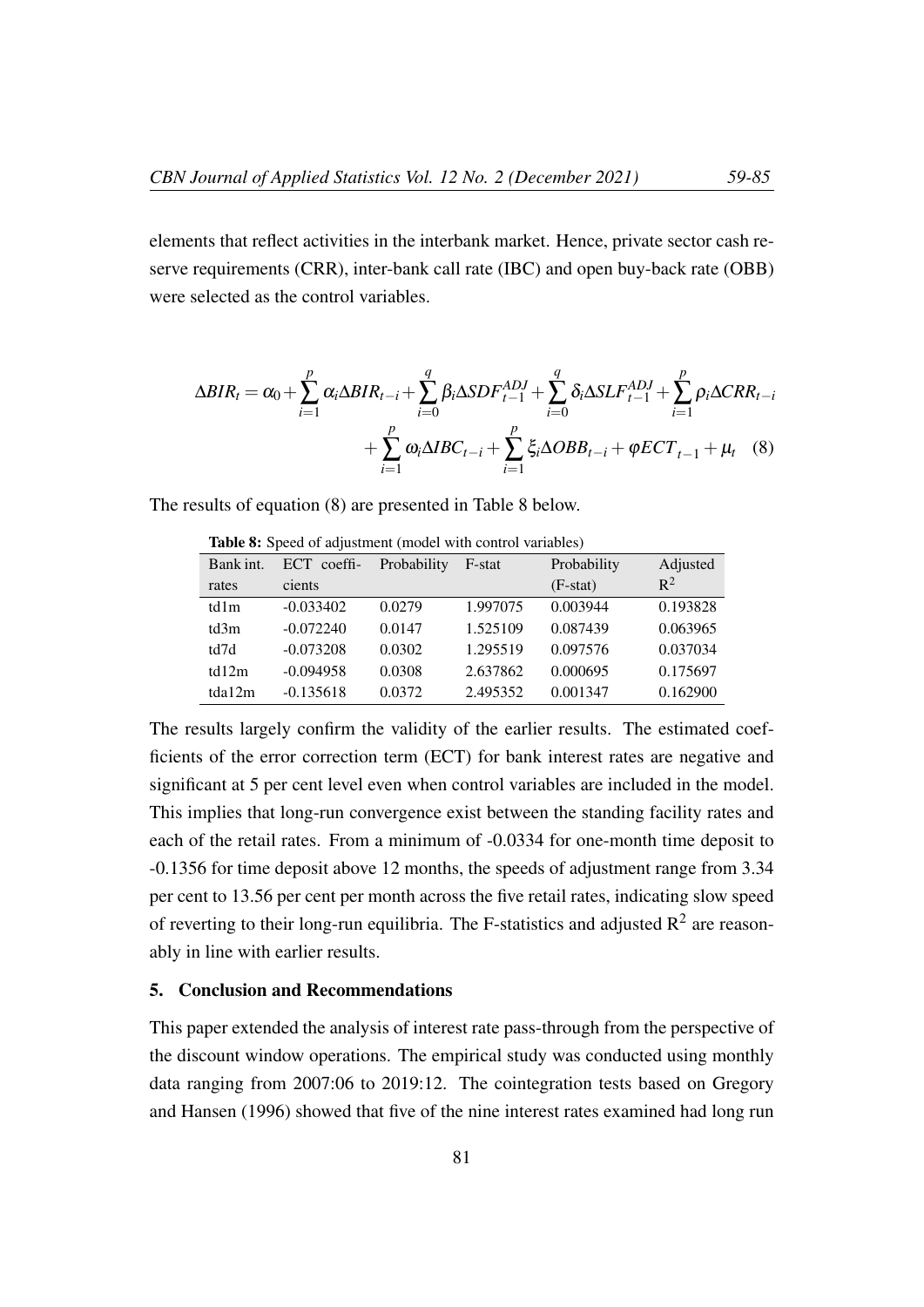relationships with the SDF and SLF rates, with structural breaks occurring around 2010:02 and 2010:03 in all the relationships.

The influence of the structural breaks was therefore built into the error correction model by fitting the vector of residuals from the Gregory-Hansen long-run equations into the dynamic equations estimated for each of the banks' retail rates. For each of the five variables which have long-run relationship with the SDF and SLF, we estimated the long-term interest rate pass-through and examined how they adjust to innovations in the policy corridor rates of the CBN, which we found to be significant but incomplete and with slow speed of adjustment. In addition to accommodating structural breaks in our modelling approach, we also checked for the existence of asymmetric adjustment of the retail rates to their long run equilibrium with the results showing no asymmetric pattern of adjustment. However, there was ample evidence of sluggish transmission of changes in the SDF and SLF rates to the five rates as well as slow process of returning to equilibrium.

The observed low and incomplete pass-through is a reconfirmation that monetary policy transmission through the interest rate channel is not very strong in Nigeria. It could be that factors other than the market have overwhelming influence on interest rates in Nigeria. Finally, we found that the adjustment of the deposit rates to changes in the SLF has an inverse relation. The implication of this is that when there is increased cost of funding resulting from the CBN raising the SLF, banks' desire to cut costs by reducing the amount of interest paid to depositors outweighs the desire for aggressive deposit mobilization via offering of higher interest rates to depositors.

While non-market factors may possibly be affecting the efficacy of monetary policy transmission, we recommend the need to intensify the development of the money market to enhance its sensitivity to monetary policy signals.

# References

Abayomi, T. O. & Sheriffdeen, A. T. (2015). Interest rate pass-through from wholesale rate to deposit money banks retail rates in Nigeria: An ARDL approach. *Journal of Economics and Sustainable Development,* 6(24), 42-50.

Anwar & Nguyen (2018). Channels of monetary policy transmission in Vietnam. *Journal*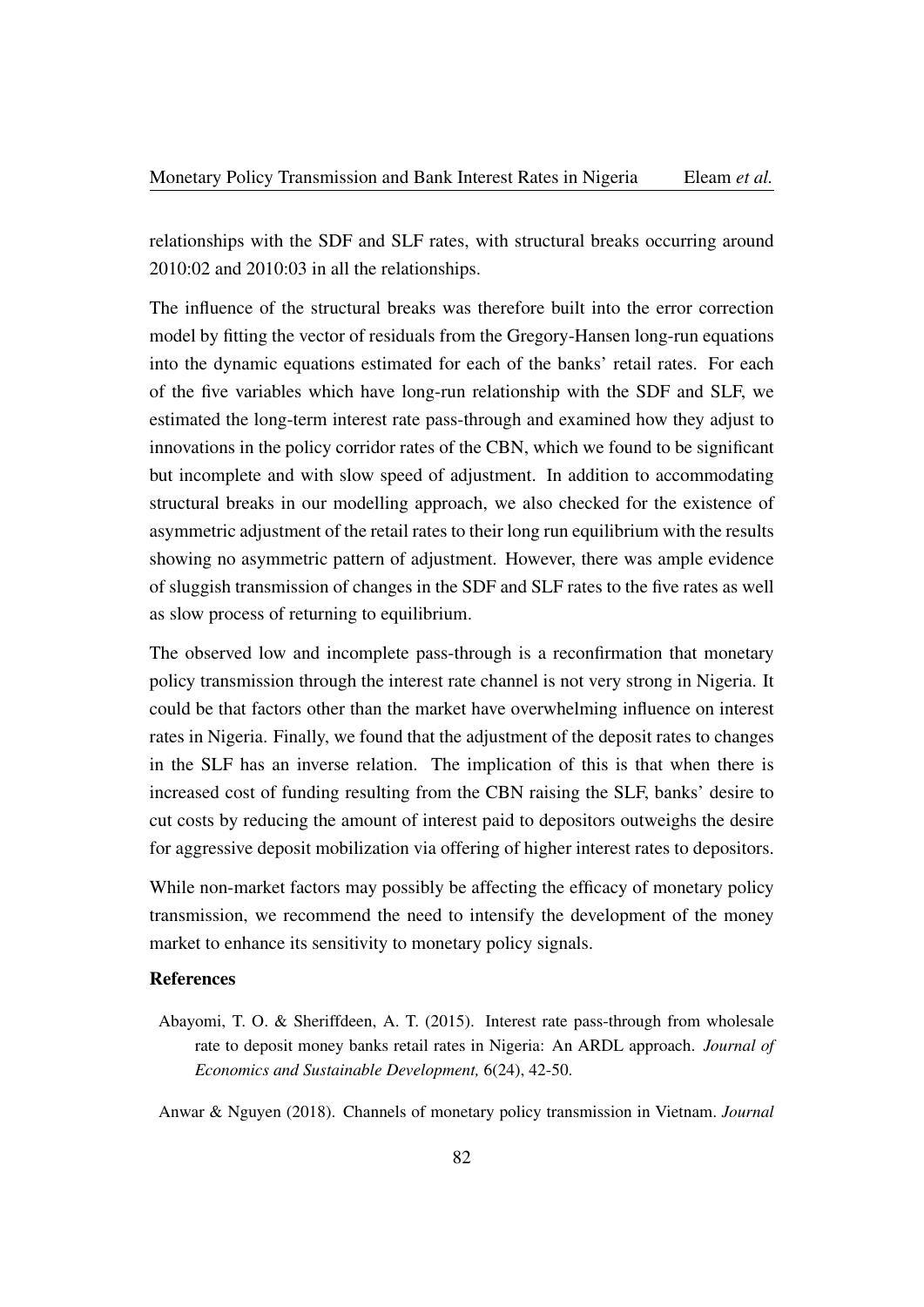*of Policy Modeling*, Elsevier, 40(4), 709-729.

- Asaleye, A. J., Popoola, O., Lawal, A. I., Ogundipe, A. & Ezenwoke, O. (2018). The credit channels of monetary policy transmission: implications on output and employment in Nigeria. *Banks and Bank Systems*, 13(4), 103-118.
- Bassey, G. E., Akpan, P. E. & Umoh, O. J. (2018). An assessment of the effectiveness of open market operations instrument of monetary policy management in Nigeria. *Journal of Economics and Sustainable Development,* 9(8), 120-132.
- Carlson, M & Rose, J. D. (2017). Stigma and the discount window. *FEDS Notes*, December 19, Board of Governors of the Federal Reserve System, Washington. https://doi.org/10.17016/2380-7172.2108.
- Das, S. (2015). Monetary policy in India: transmission to bank interest rates. *IMF Working Paper* WP/15/129.
- Diamond, D. W. & Dybvig, P. H. (1983). Bank runs, deposit insurance, and liquidity. *Journal of Political Economy*, 91(3), 401-419.
- Ennis, H. M. & Price, D. A. (2020). Understanding discount window stigma. *Economic Brief* EB20-04, April.
- Ennis, H. M. & Klee, E. (2021). The Fed's discount window in normal times. *Federal Reserve Bank of Richmond Working Paper* No. 20-01, January.
- Greene, W. H. (2012). *Econometric Analysis* (7*th* ed.). Essex, England: Pearson Education Limited.
- Gregory, A. & Hansen, B. (1996). Residual-based tests for cointegration in models with regime shifts. *Journal of Econometrics*, 70(1), 99-126.
- Ikhide, S. I. (1998). Financial sector reforms and monetary policy in Nigeria. *IDS Working Paper, 68.* Retrieved from https://opendocs.ids.ac.uk/opendocs/handle/20.500.12413/3386
- Jhingan, M. L. (2003). *Macroeconomic Theory* (12*th* ed.). New Delhi, India: Vrinda publication.
- Kaufman, G. G. (1992). 'Lender of last resort, too large to fail, and deposit-insurance reform;' in James R. Barth, and R. Dan Brumbaugh, Jr., eds., The Reform of Federal Deposit Insurance: Disciplining the Government and Protecting the Taxpayer. Harper Business, 246-258.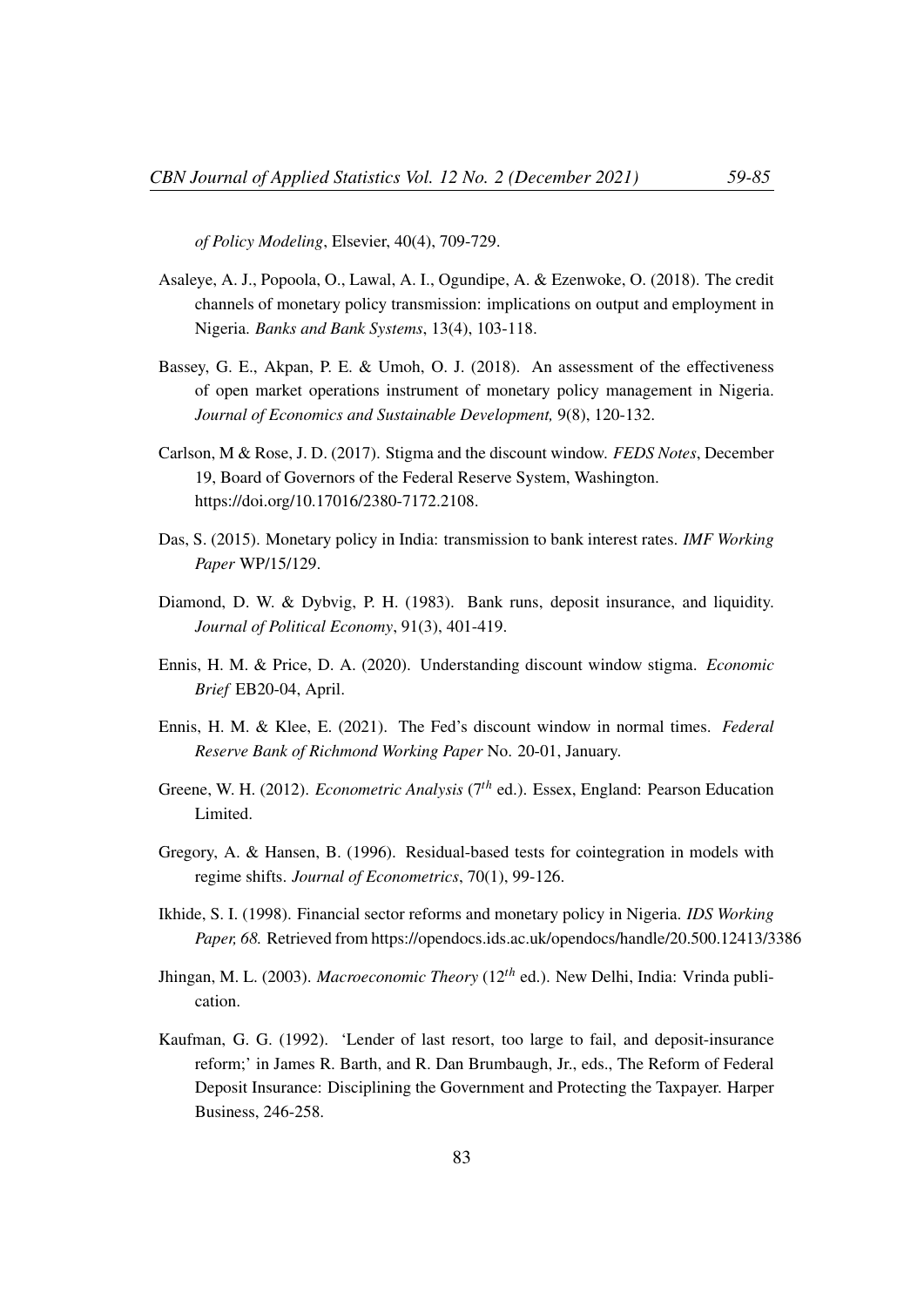- Kelilume, I. (2014). Effects of the monetary policy rate on interest rates in Nigeria. *The International Journal of Business and Finance Research*, 8(1), 45-55.
- Lowe, P. & Rohling, T. (1992). Loan rate stickiness: theory and evidence. *RBA Research Discussion Papers*, rdp9206, Reserve Bank of Australia.
- Mangwengwende, T., Chinzara, Z. & Nel, H. (2011). Bank concentration and the interest rate pass-through in sub-Saharan African countries. *Rhodes University Working Paper* 233.
- Matousek, R. & Solomon, H. (2018). Bank lending channel and monetary policy in Nigeria. *Research in International Business and Finance,* 45, 467-474.
- Mishkin, F. S. (1996). Channels of monetary transmission: lessons for monetary policy. *NBER Working Paper Series*, Working Paper 5464, Cambridge, Massachusetts.
- Mishra, P. & Montiel, P. (2012). How effective is monetary transmission in developing countries? A survey of the empirical evidence. *IMF Working Paper* No.12/143.
- Mishra, P., Montiel, P., Pedroni, P. & Spilimbergo, A. (2014). Monetary policy and bank lending rates in low-income countries: heterogeneous panel estimates. *Journal of Development Economics*, 111(C), 117-131.
- Mordi, C. N. O., Adebiyi, M. A. & Omotosho, B. S. (2019). Modelling interest rates pass- through in Nigeria: an error correction approach with asymmetric adjustments and structural breaks. *Contemporary Issues in the Nigerian Economy: A Book of Readings*, Central Bank of Nigeria.
- Neumark, D. & Sharpe, S. (1992). Market structure and the nature of price rigidity: Evidence from the market for consumer deposits. *Quarterly Journal of Economics,* CVII, 657-680.
- Ogundipe, A. A, & Alege, P. O. (2013). Interest rate pass-through to macroeconomic variables: the Nigerian experience. *International Journal of Economics and Finance*, 5(10), 18-35.
- Okaro, C. S. O. (2011). Transmission mechanism of monetary policy in Nigeria. *African Banking and Finance Review*, 1(2). https://dx.doi.org/10.2139/ssrn.2922188
- Osadume, R. (2018). Effect of interest rate mechanisms on the economic development of Nigeria, 1986-2016. IIARD *International Journal of Economics and Business Management,* 4(4), 91-115.